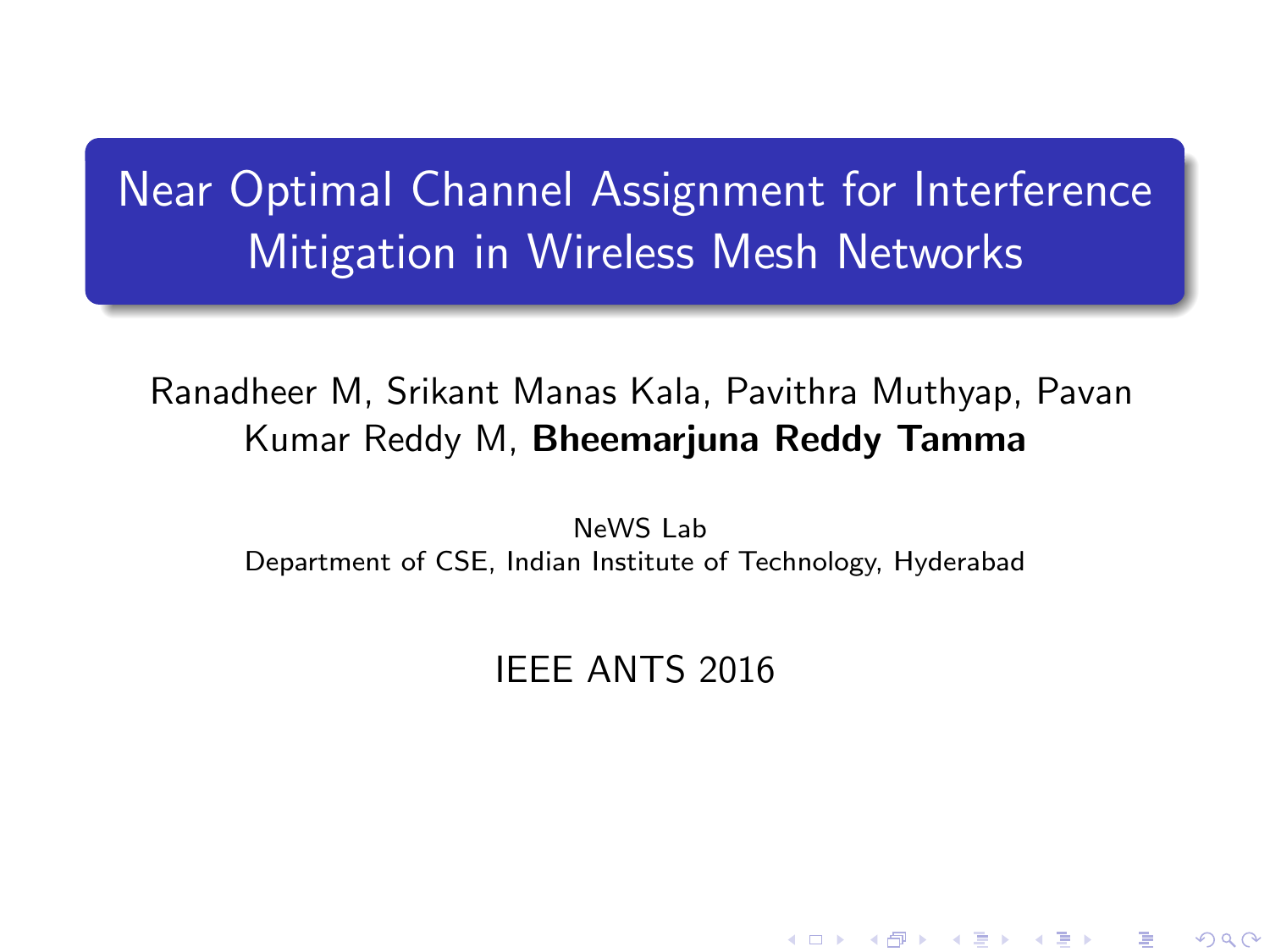# 1 [Introduction](#page-1-0)

- 2 [Concepts and Terminology](#page-3-0)
- 3 [Near Optimal Channel Assignment for Grid Algorithm](#page-5-0)
- 4 [MILP Model](#page-12-0)
- 5 [Simulations, Results & Analysis](#page-16-0)
- 6 [Conclusions](#page-23-0)

 $\sim$   $\sim$ 

4.重

<span id="page-1-0"></span> $\Omega$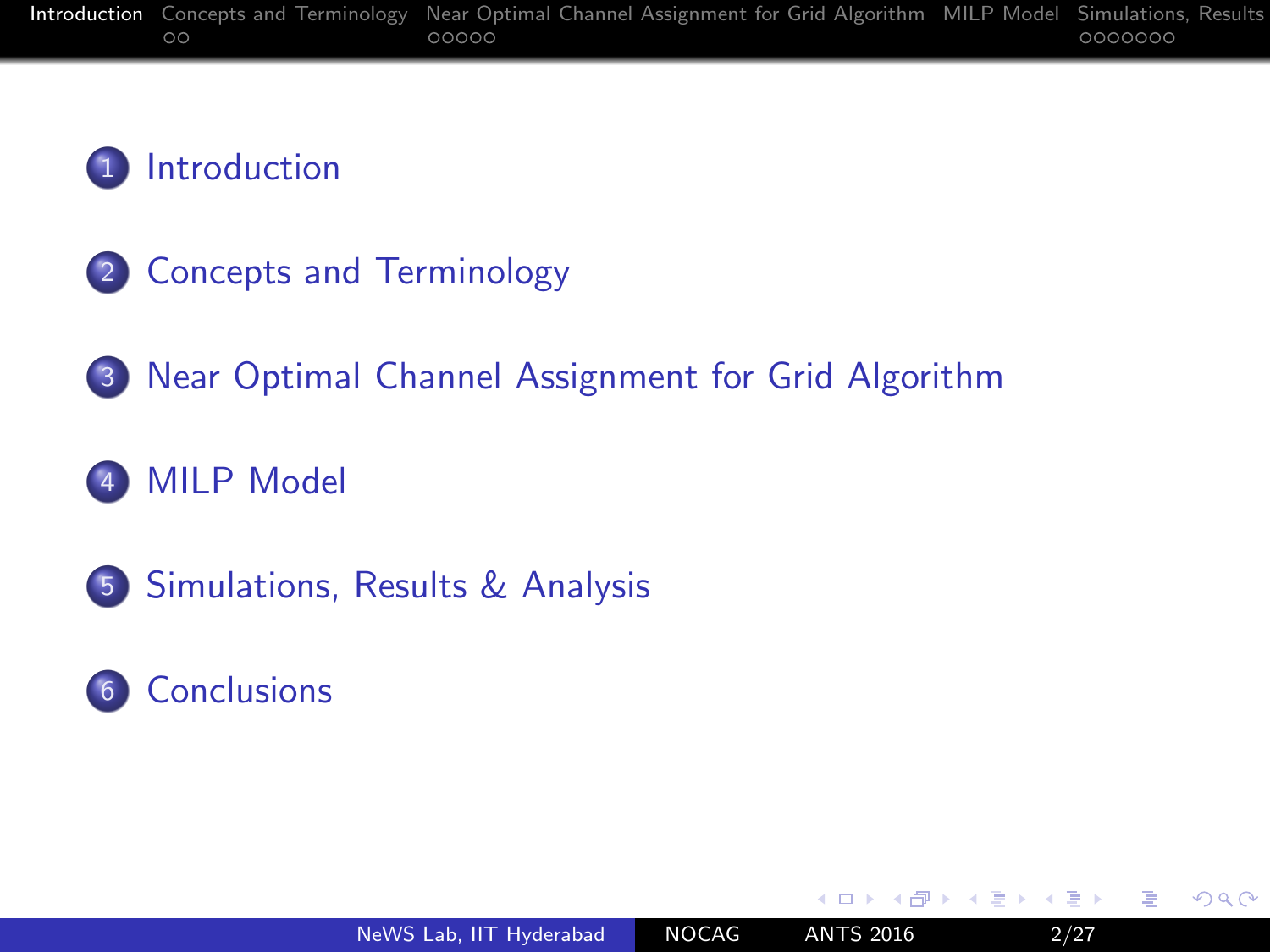# Wireless Mesh Networks (WMNs) A Promising Technology

#### MRMC WMNs

- Multi-hop relaying is a primary characteristic of Wireless Mesh Networks (WMNs).
- Wireless transmissions give rise to transmission conflicts, when transmission is occurring on overlapping channels.
- **O** The adverse impact of prevalent interference caused by transmission conflicts devours the network capacity of MRMC WMNs.
- **Interference mitigation techniques include** channel assignment (CA) to radios, link-scheduling, routing and beam-forming through directional antennas.

### 2\*2 Grid MR WMN



**←ロ ▶ ← ← 冊 ▶** 

 $200$ 

化重复 化重变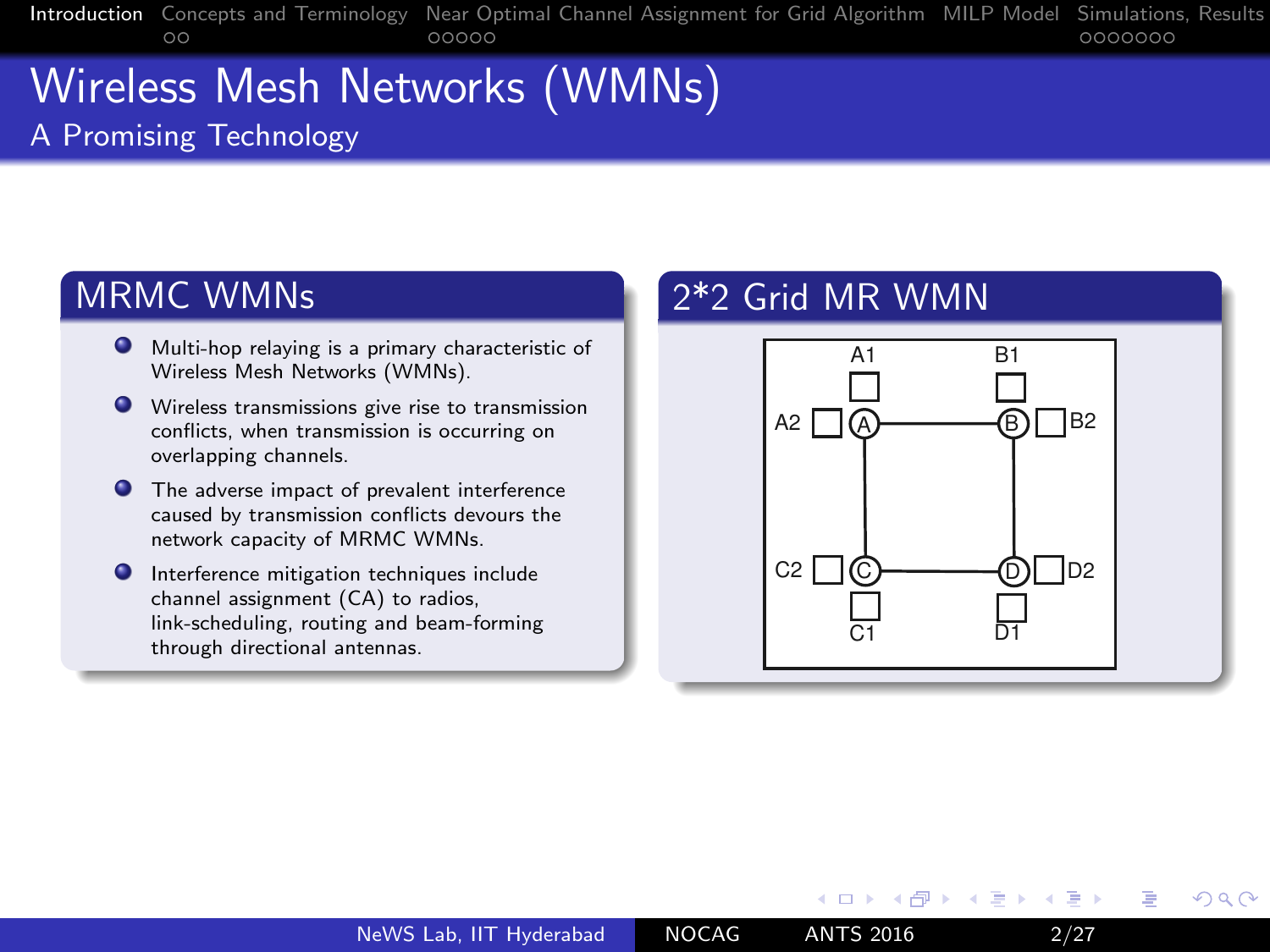# Role of CA schemes in WMNs

- Interference  $\rightarrow$  Most debilitating factor in network performance.
- Minimizing interference in WMNs is a primary objective.
- Mainly achieved through a prudent channel assignment (CA) scheme, which
	- Enhances network capacity.
	- Reduces end-to-end latency.
	- Reduces data packet loss.
- <span id="page-3-0"></span>• Optimality is a desired yet elusive goal in real-time deployments.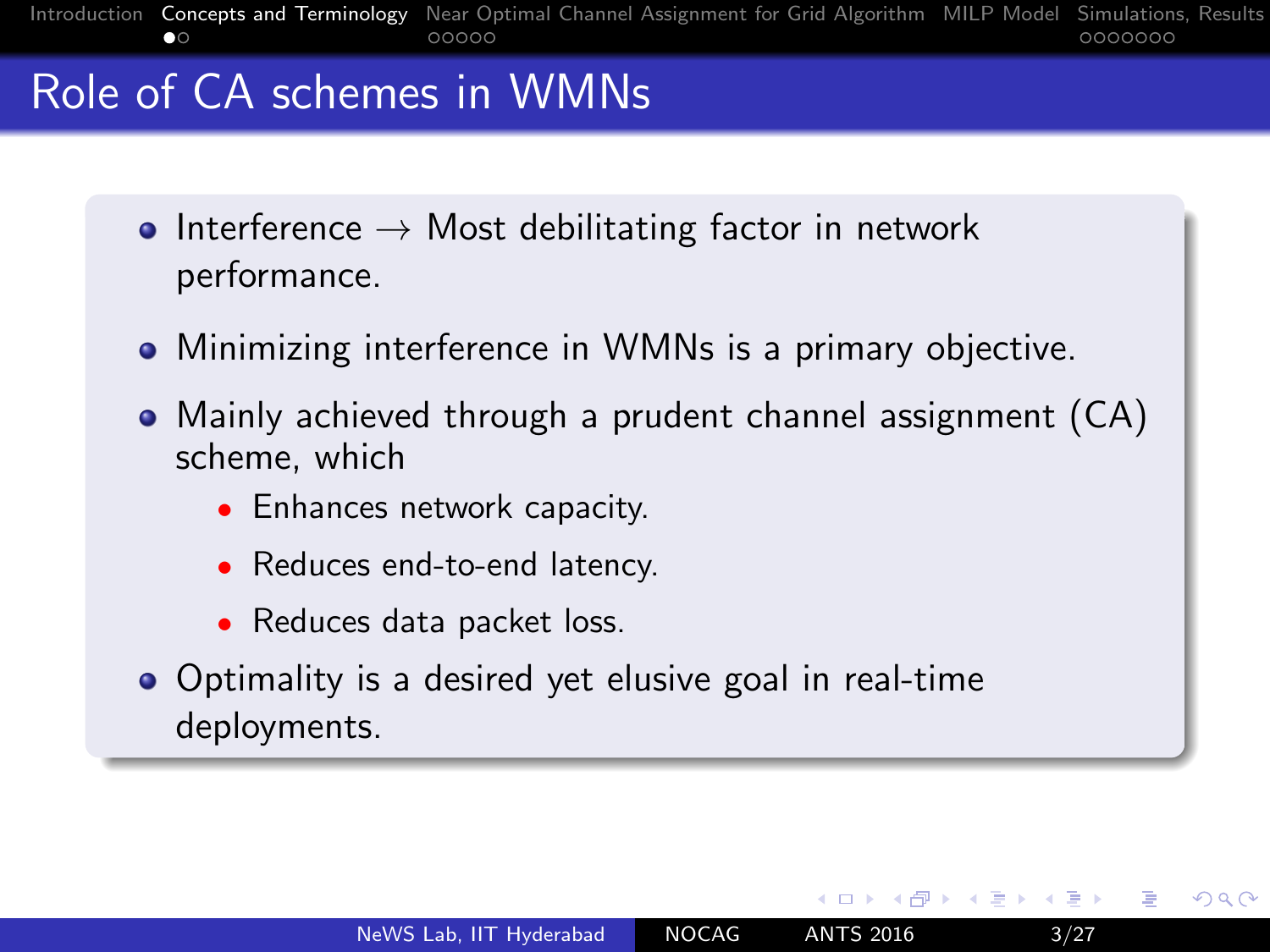

# **Terminology**

- Network topology is given by  $G_{WMN} = (V_{WMN}, E_{WMN})$ ,  $V_{WMN}$  denotes nodes in the WMN, and  $E_{WMN}$  denotes links in the WMN
- $\bullet$   $CS$  denotes the set of available channels.
- $\bullet$   $CS_i$  represents the set of channels that are assigned to the radios on  $i^{th}$  node.
- $\bullet$   $cs_{max}$  is the maximum number of available orthogonal channels.
- $R_i$  represents the maximum number of radios on node i.
- $|CS_i|$  denotes the cardinality of the set  $CS_i.$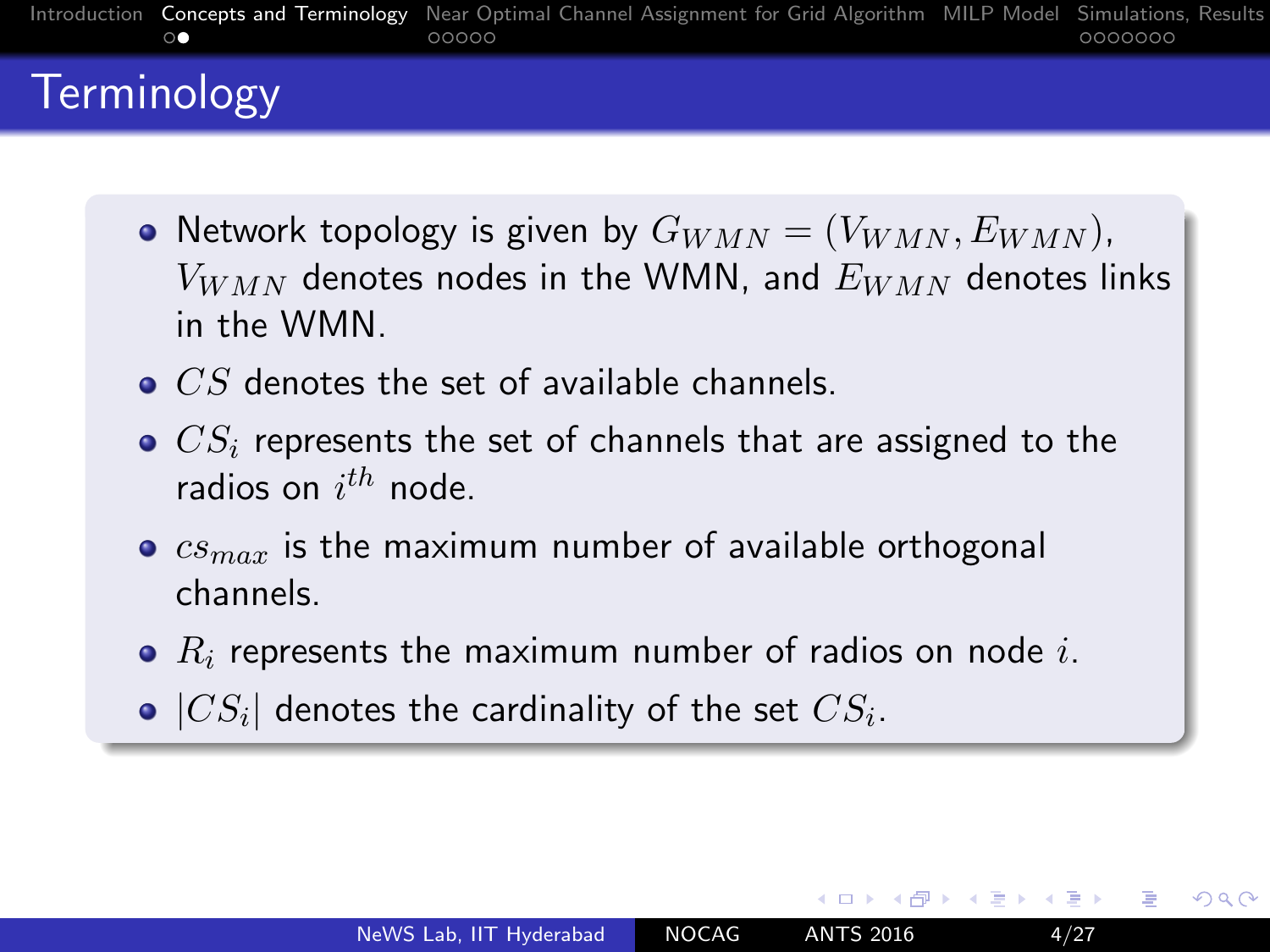### Why another CA?

- CA in WMNs is an NP-Hard problem.
- Many algorithms have been proposed, which have high computational overhead and perform worse as compared to brute force(BF).
- For real-time deployments, optimality is a desired yet elusive goal.
- <span id="page-5-0"></span>• Proposed NOCAG algorithm, is a heuristic with less computational overhead and performs as good as BF.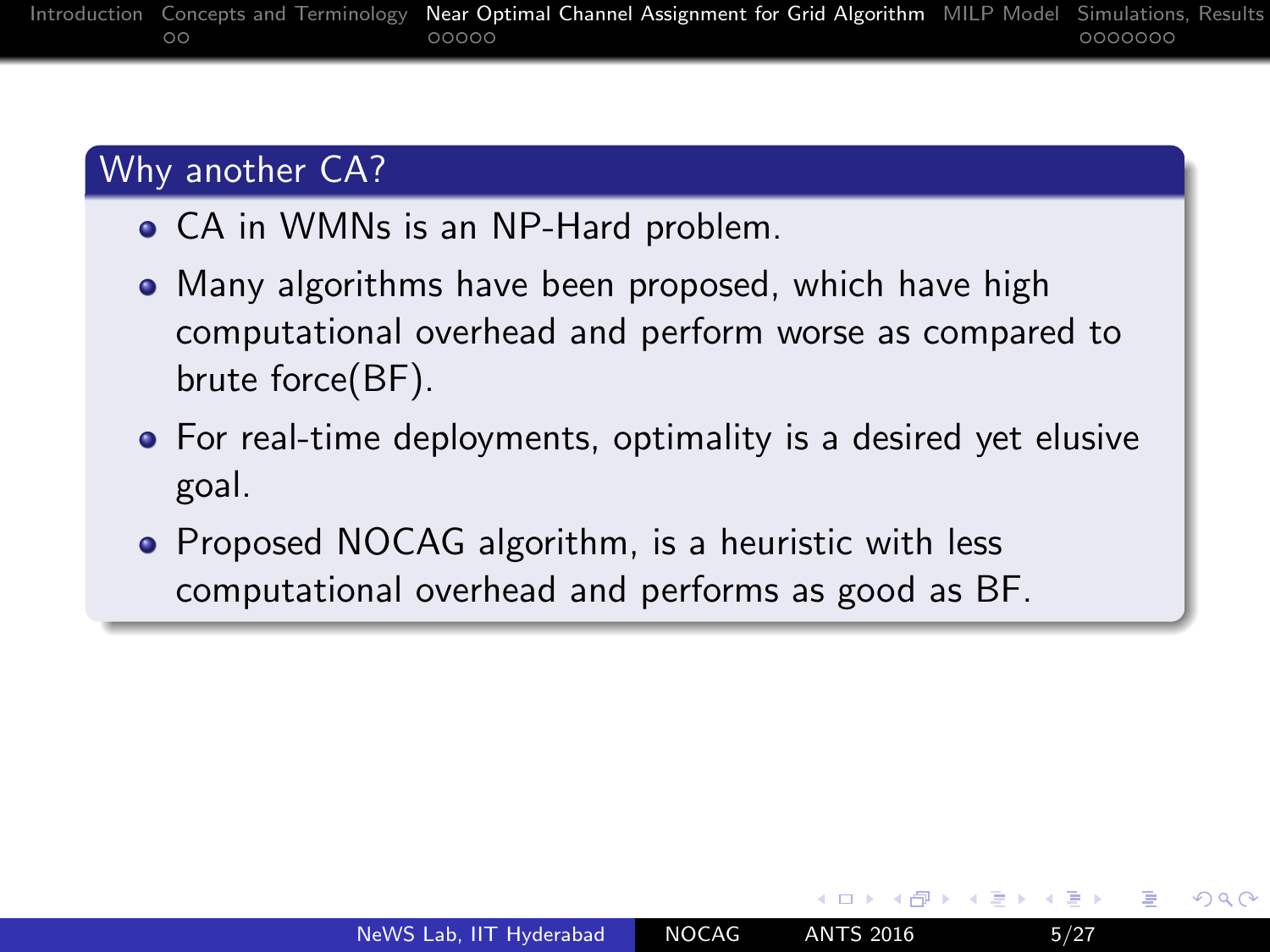[Introduction](#page-1-0) [Concepts and Terminology](#page-3-0) **[Near Optimal Channel Assignment for Grid Algorithm](#page-5-0)** [MILP Model](#page-12-0) Simulations, Results<br>0000000

# Proposed NOCAG algorithm



[NeWS Lab, IIT Hyderabad](#page-0-0) NOCAG ANTS 2016 6/27

目

 $299$ 

メロメ メ部メ メミメ メミメ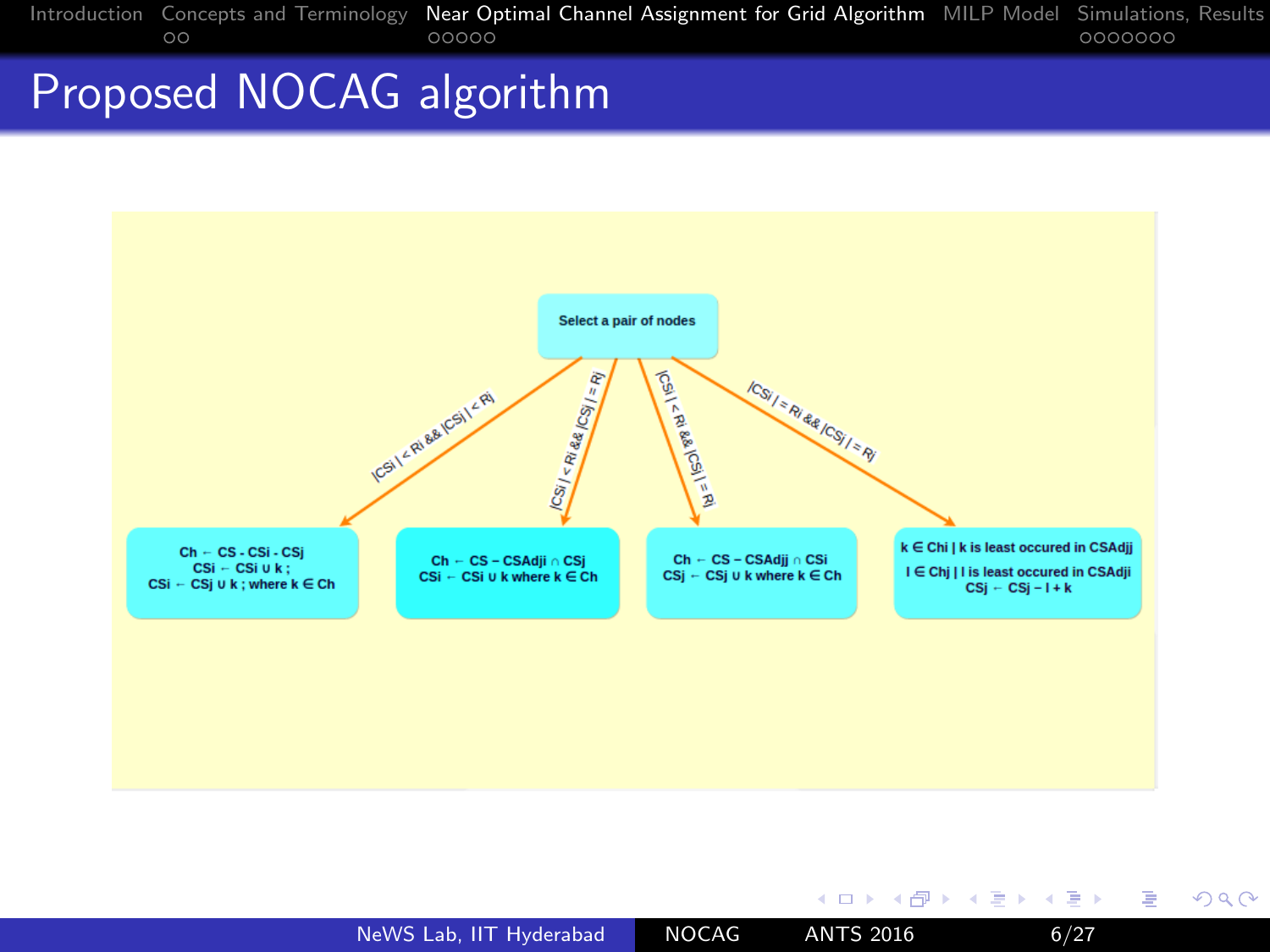### Walk Through Example Step 1



• Assigns channel 1 to radios  $A_1$  and  $B_1$ .

4日 8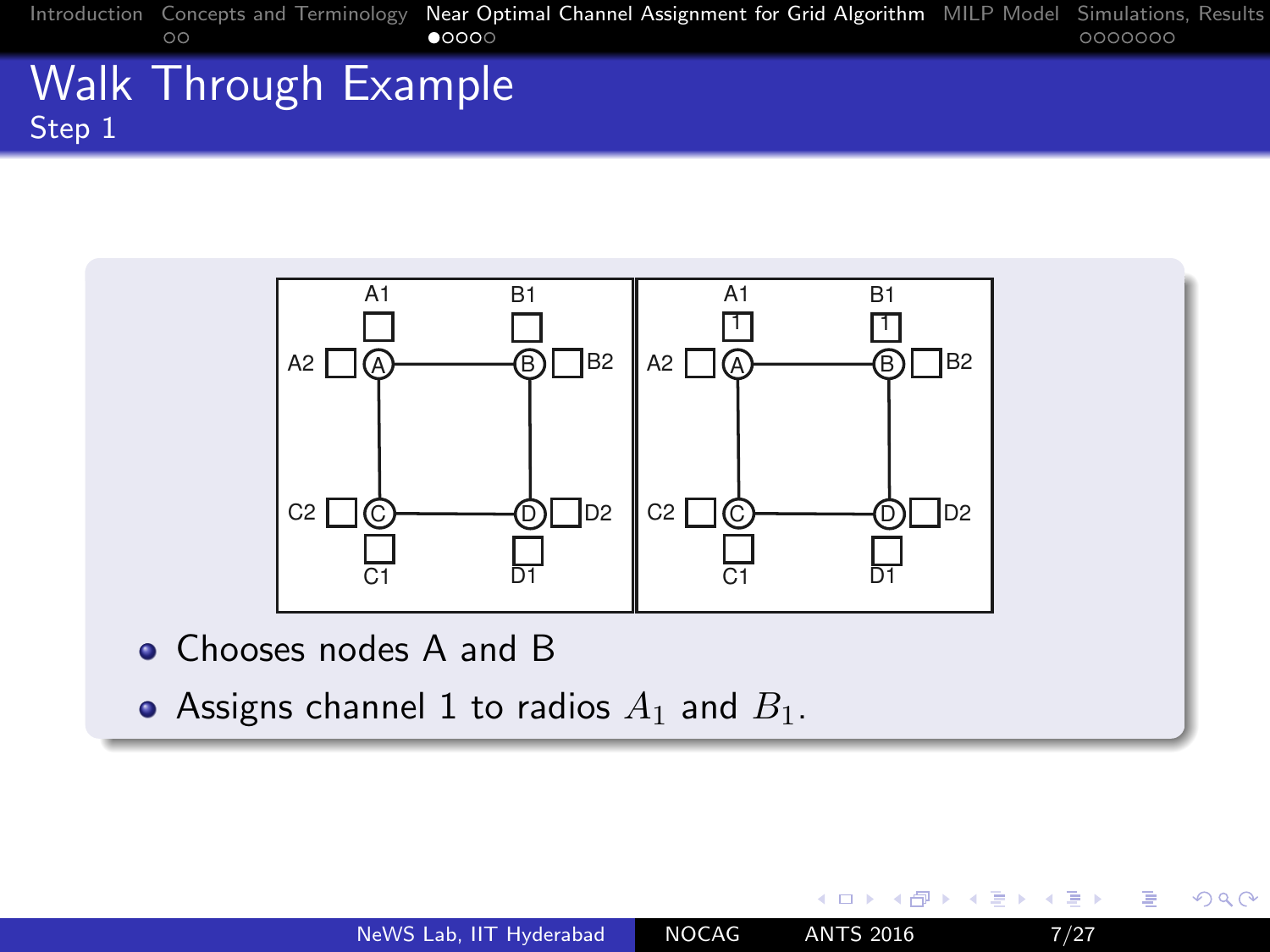### Walk Through Example Step 2



- Chooses nodes A and C
- Assigns channel 2 to radios  $A_2$  and  $C_1$ .

 $\leftarrow$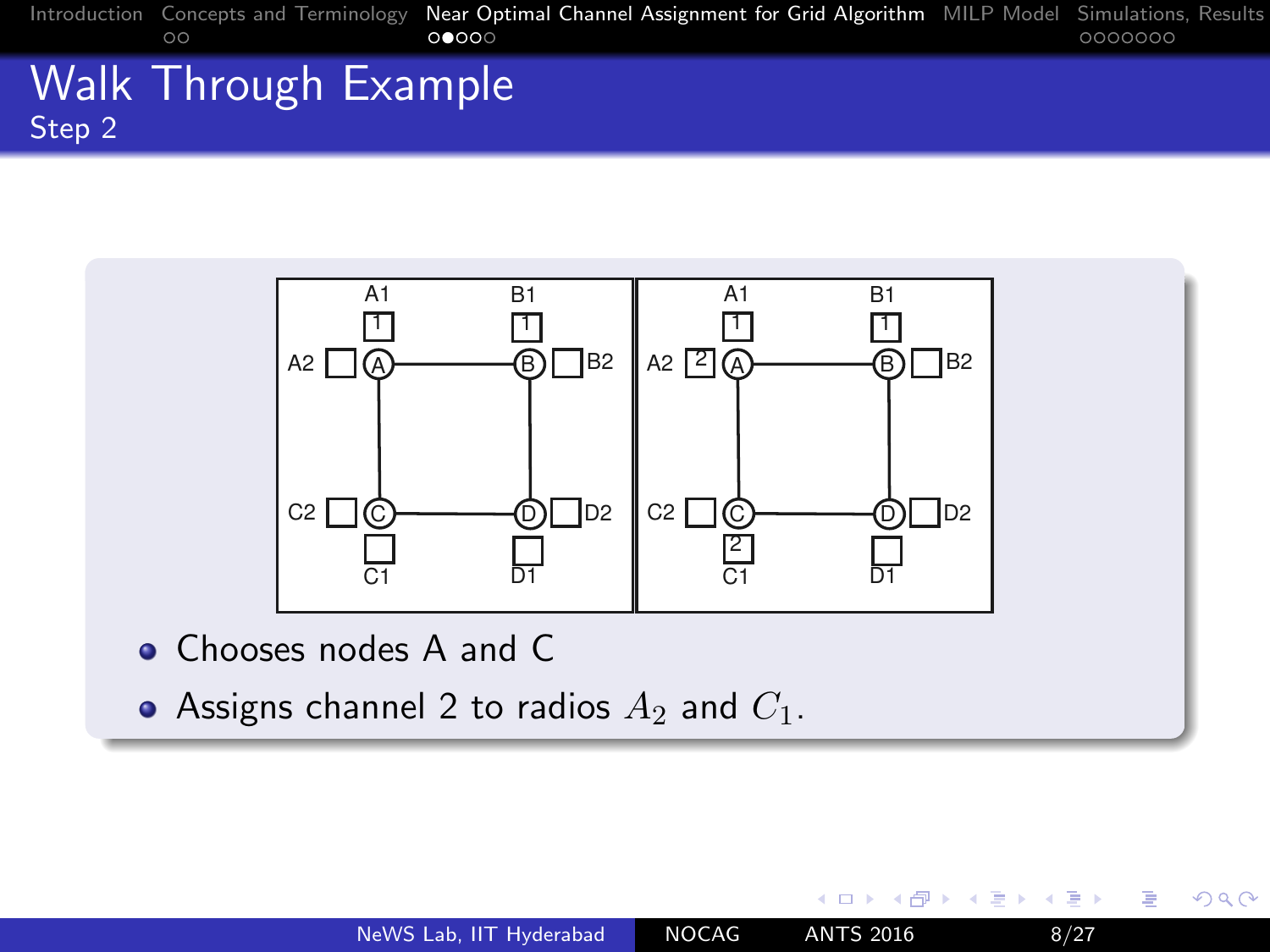[Introduction](#page-1-0) [Concepts and Terminology](#page-3-0) [Near Optimal Channel Assignment for Grid Algorithm](#page-5-0) [MILP Model](#page-12-0) Simulations, Results<br>0000000 0000000

### Walk Through Example Step 3



- Chooses nodes B and D.
- Assigns channel 3 to radios  $B_2$  and  $D_1$ .

 $\leftarrow$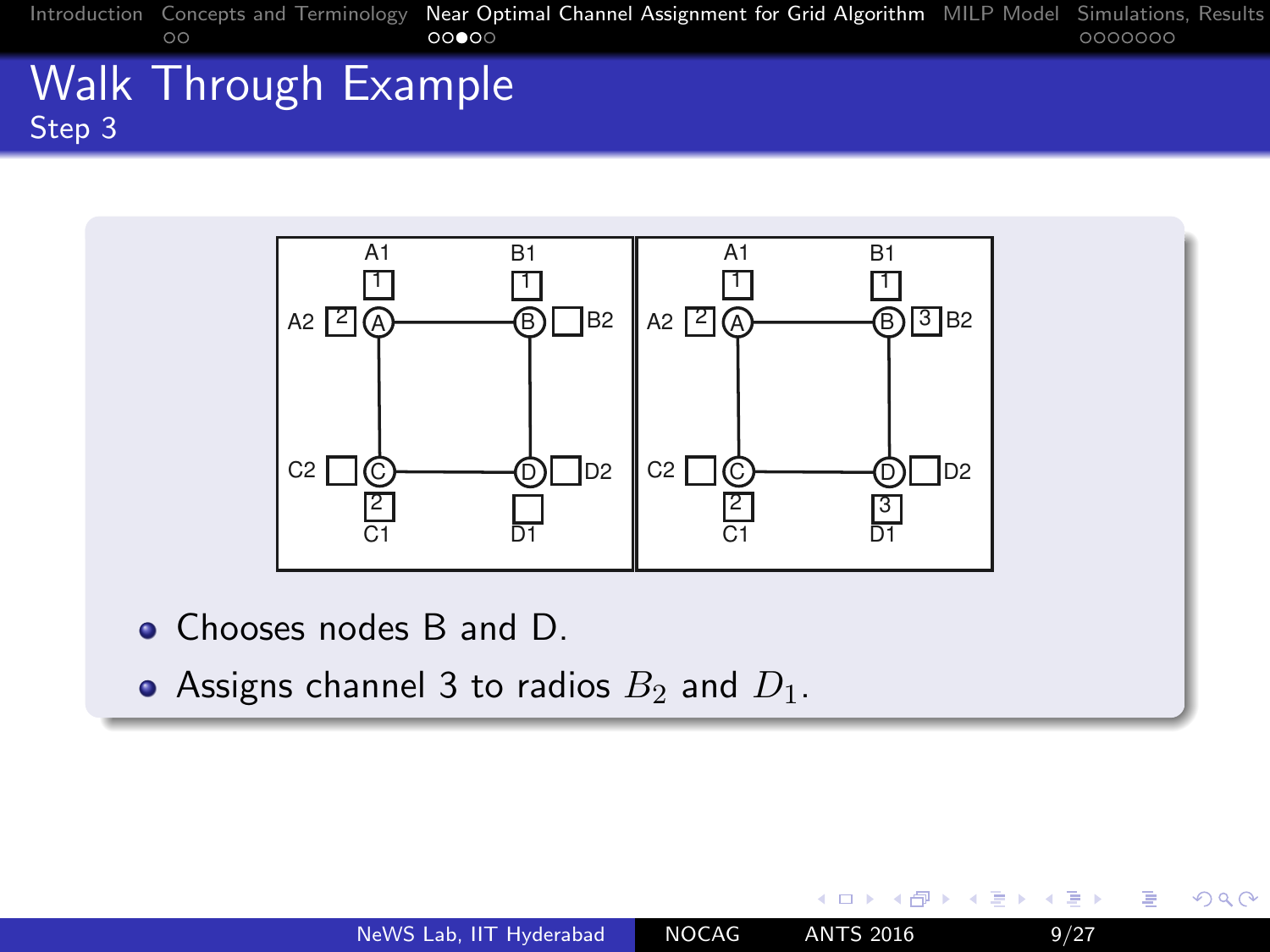[Introduction](#page-1-0) [Concepts and Terminology](#page-3-0) [Near Optimal Channel Assignment for Grid Algorithm](#page-5-0) [MILP Model](#page-12-0) Simulations, Results<br>0000000 000000 00000

### Walk Through Example Step 4



- Chooses nodes C and D.
- Assigns channel 3 to radios  $C_2$ .

 $\leftarrow$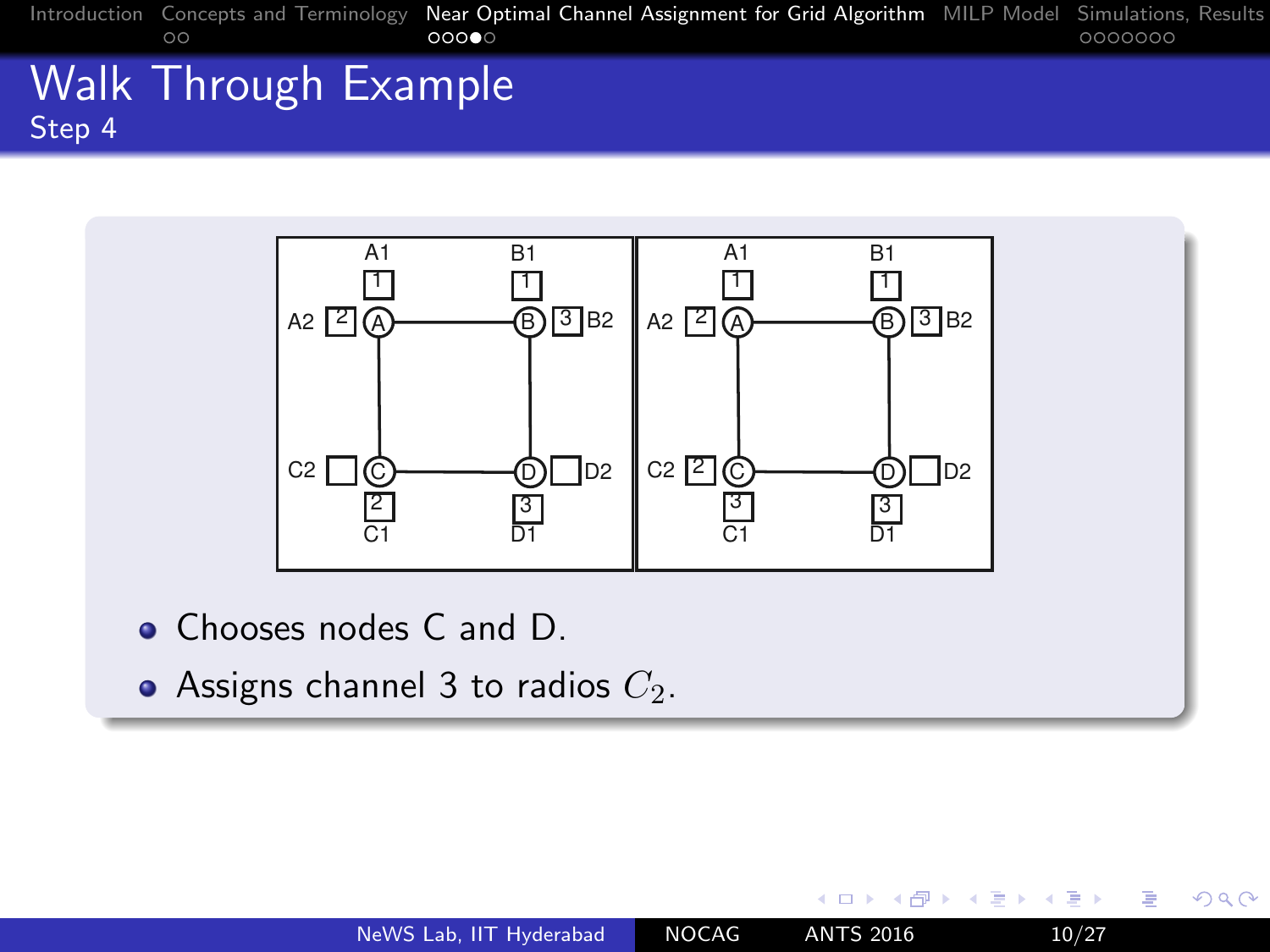#### Time Complexity Analysis

- For a  $n \times n$  grid, let m be the total number of nodes i.e., m  $=n^2$ .
- $\bullet$  Let k be the average number of radios on each node and  $c$  be the number of available channels.
- Time complexity BFCA is  $O(c^{(m*k)})$ .
- NOCAG chooses each node at a time and for each node it considers only its adjacent nodes.
	- Maximum number of adjacent nodes can be 4.
	- $\bullet$  In the worst case it checks all c available channels.
- **•** Time complexity for NOCAG is  $O(4 * m * c)$  i.e.,  $O(m * c)$ .
- For regular WMNs  $c \ll m$ .
- <span id="page-11-0"></span>• So the time complexity is as low as  $O(m)$ .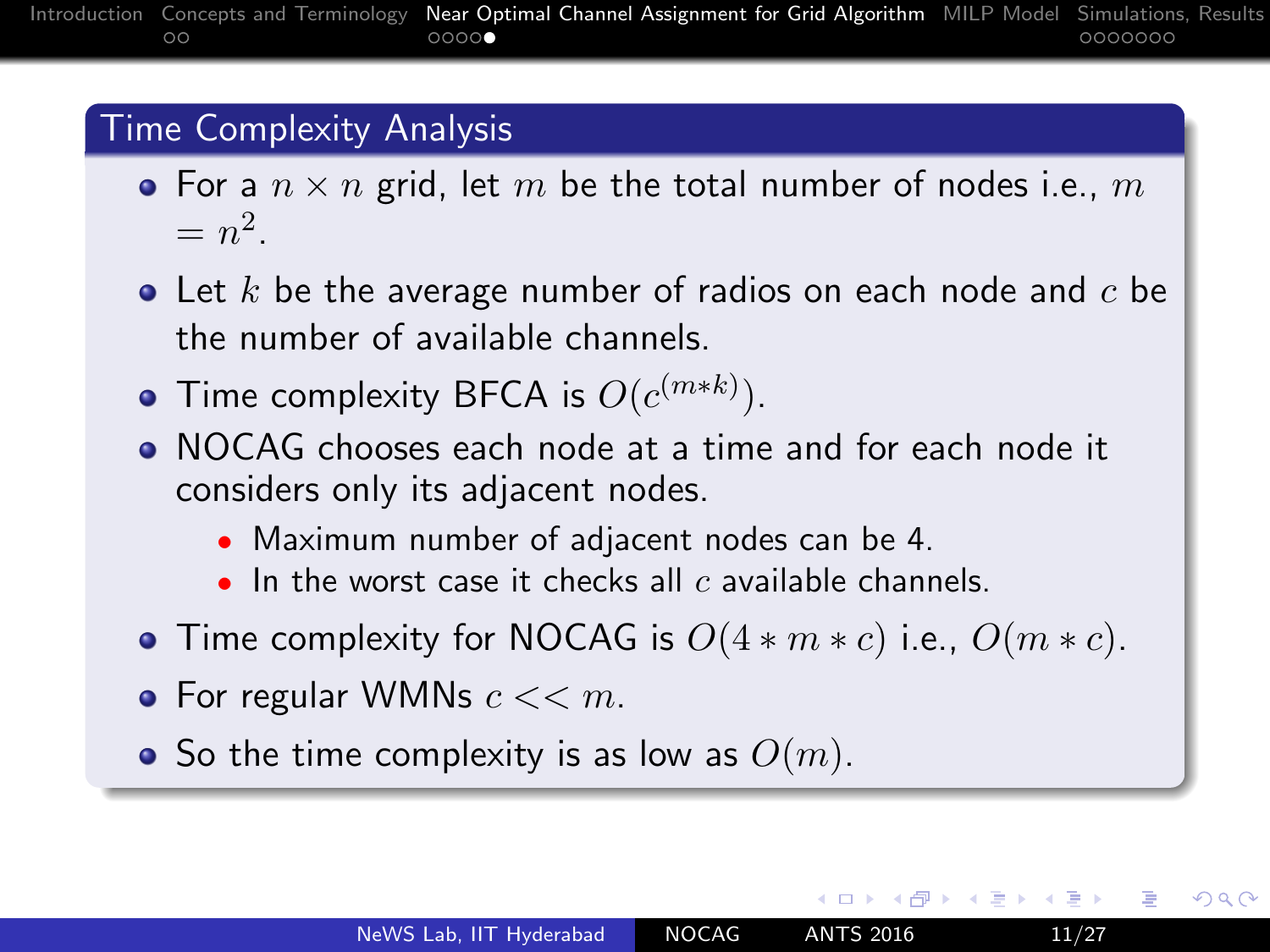# MILP Model

- Throughput of the network is considered as a flow problem in a graph.
	- Nodes in the network as the vertices in the graph.
	- Links in the network as the edges in the graph.
	- Max. capacity of the link is analogous to the maximum flow the corresponding edge can carry.
- A MILP model is developed to solve the problem flow problem.
- <span id="page-12-0"></span>Model calculates the maximum achievable throughput in the network theoretically.
	- I.e., maximum achievable flow in the analogous graph.
	- Constraints and flow equations are described below.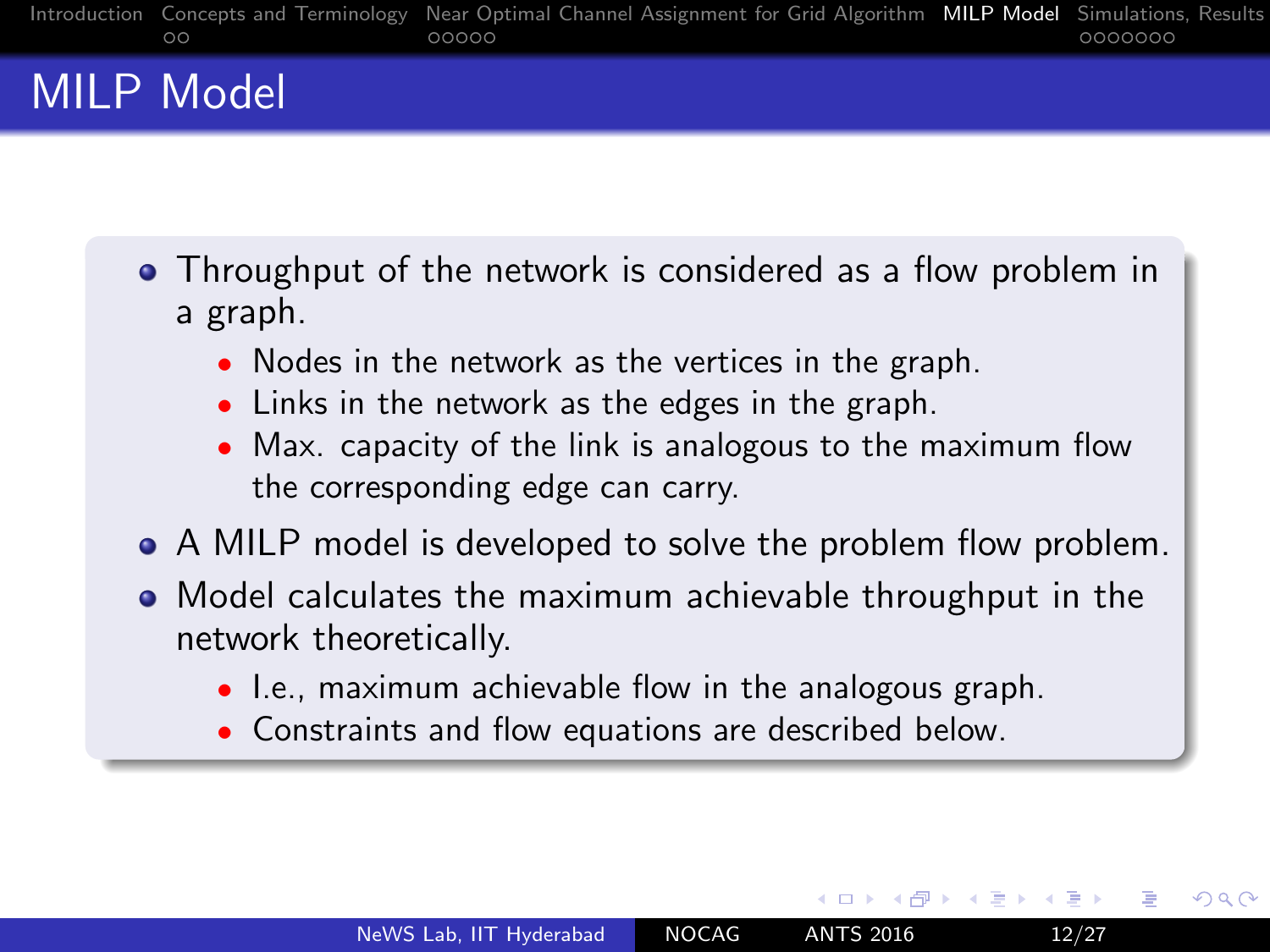# MILP Model

### Variables Used:

- $flow(i, j)$  variable denoting the amount of data flowing from node i to node j, on the link connecting i and j and its value is 0 if the nodes are not connected.
- $C(i, j)$  the maximum rate at which the link between node i and node  $j$  can transfer the data.
- $Rad_{max}$  number of maximum radios on any node.
- $\bullet$  int represents an intermediate node in a path from source to sink.

<span id="page-13-0"></span> $200$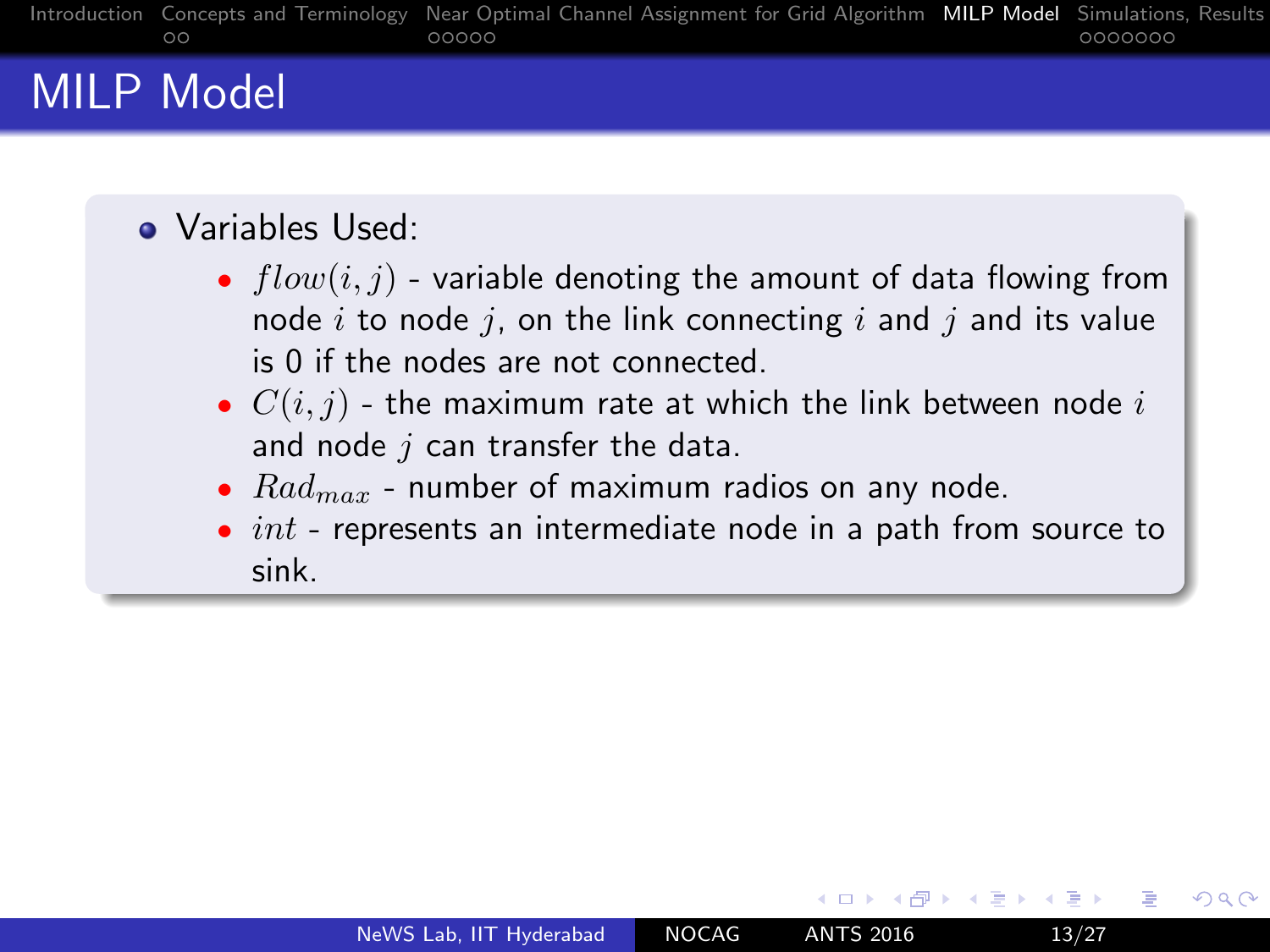# MILP Model

- **o** Constraints:
	- $Continuity$ : At any intermediate node data incoming is equal to data outgoing.
	- $Flow$ : The flow on any link is non negative.

$$
flow(i, j) \ge 0
$$

Objective: To maximize the flow in the network.

$$
Max.Flow = Maximize \sum_{k} y_k \tag{1}
$$

- $y_k$  is the throughput of flow between a source-sink pair.
- $k$  denotes the source-sink pairs in the network.

$$
y_k = \frac{1}{|P^k|} \sum_i P_i^k \tag{2}
$$

<span id="page-14-0"></span> $QQ$ 

•  $P_i^k$  $P_i^k$  d[e](#page-13-0)[n](#page-15-0)otes  $i^{th}$  possible path between [so](#page-13-0)[urc](#page-15-0)e[-si](#page-14-0)nk [p](#page-12-0)[a](#page-15-0)[ir](#page-16-0)  $k$ 

| NeWS Lab, IIT Hyderabad | <b>NOCAG</b> | <b>ANTS 2016</b> | 14/27 |
|-------------------------|--------------|------------------|-------|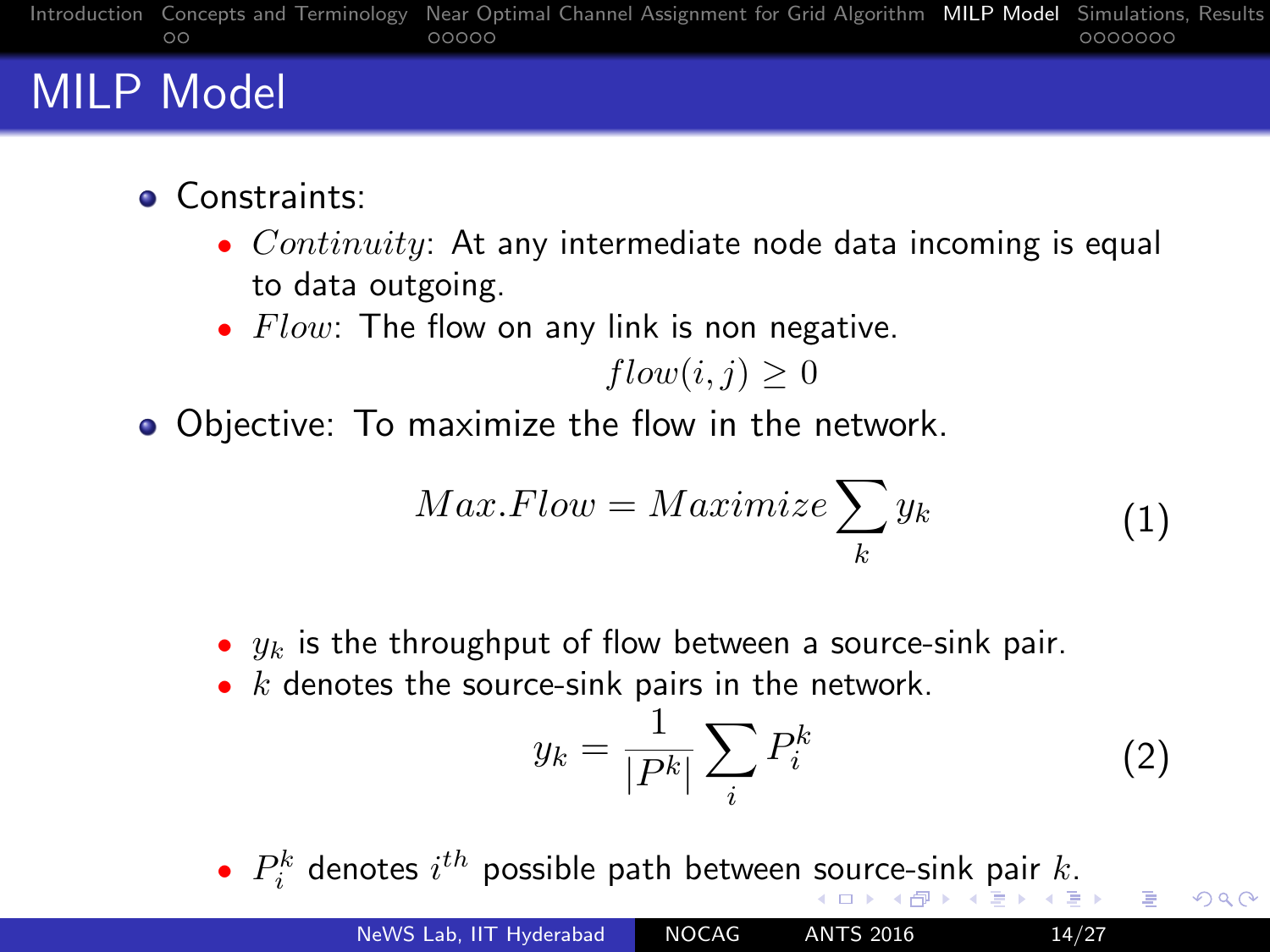$$
\max P_i^k = \min\{flow_{max}(source, int_1), \dots, \\
flow_{max}(int_n, sink)\}
$$
\n
$$
= \min\{C(source, int_1), \dots, C(int_n, sink)\}
$$
\n(3)

$$
Max.Flow = \max \sum_{k} y_k = \sum_{k} \frac{1}{|P_i^k|} \left( \sum_{i} \max P_i^k \right) \qquad (4)
$$

[NeWS Lab, IIT Hyderabad](#page-0-0) NOCAG ANTS 2016 15/27

イロメ イ団メ イ毛メ イ毛メー

(重)

<span id="page-15-0"></span> $299$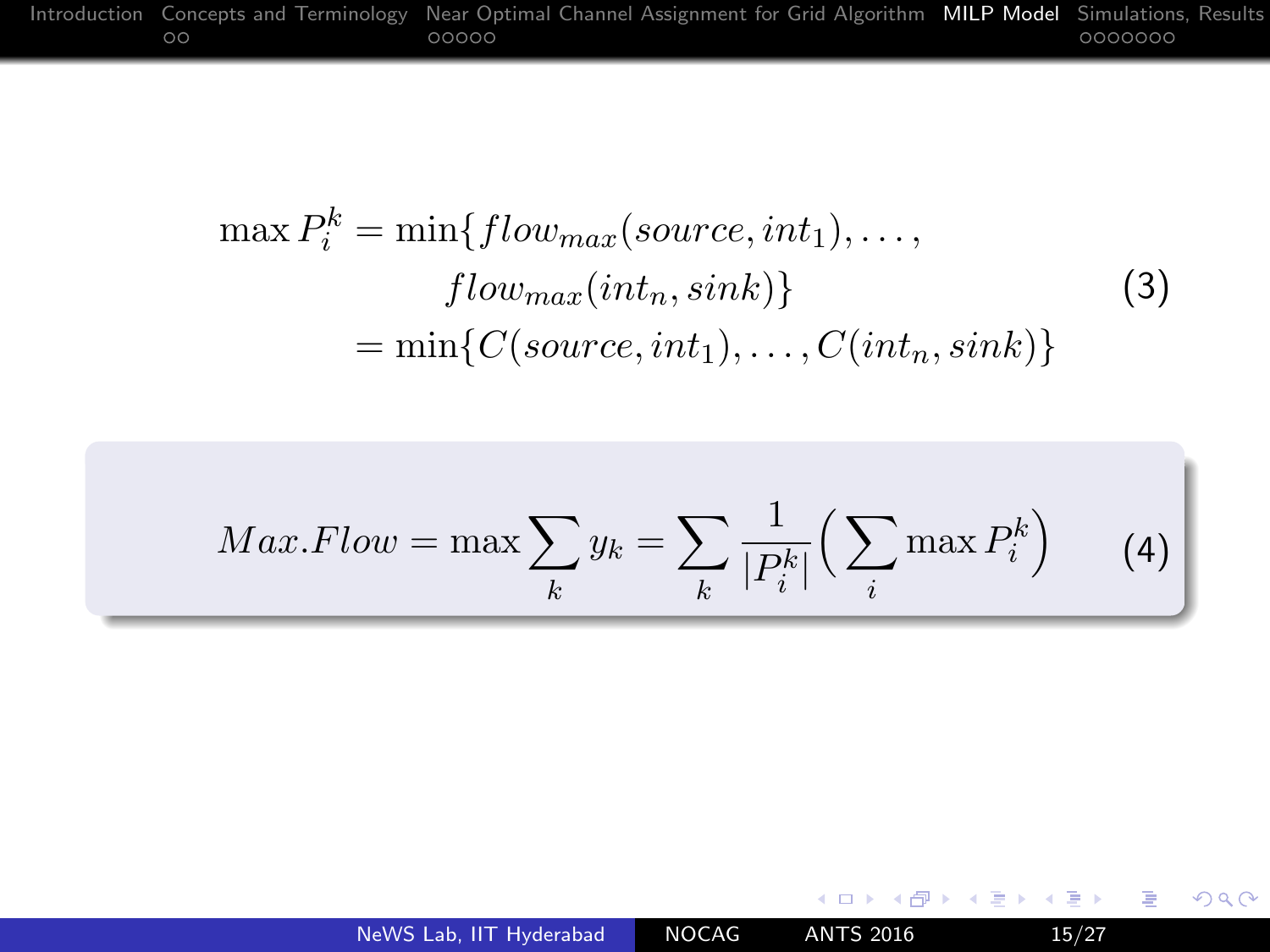#### Test Scenarios & Evaluation Procedure Simulation Parameters

#### ns-3 Simulation Parameters

| Parameter                          | Value                      |
|------------------------------------|----------------------------|
| Available Orthogonal Channels      | 3                          |
| <b>Transmitted File Size</b>       | 5 MB                       |
| Maximum 802.11g/n Phy Datarate     | 54 Mbps                    |
| Maximum Segment Size (TCP)         | 1 KB                       |
| Packet Size (UDP)                  | 512 Bytes                  |
| <b>MAC</b> Fragmentation Threshold | 2200 Bytes                 |
| RTS/CTS                            | Enabled                    |
| <b>TCP NS-3 Protocol</b>           | <b>BulkSendApplication</b> |
| <b>UDP NS-3 Protocol</b>           | <b>UdpClientServer</b>     |
| Routing Protocol Used              | <b>OLSR</b>                |
| RTS/CTS (TCP)                      | Enabled                    |
| RTS/CTS (UDP)                      | <b>Disabled</b>            |
| Rate Control                       | Constant Rate (54Mbps)     |

[NeWS Lab, IIT Hyderabad](#page-0-0) NOCAG ANTS 2016 16/27

イロト イ部 トメ 君 トメ 君 ト

<span id="page-16-0"></span> $299$ 

重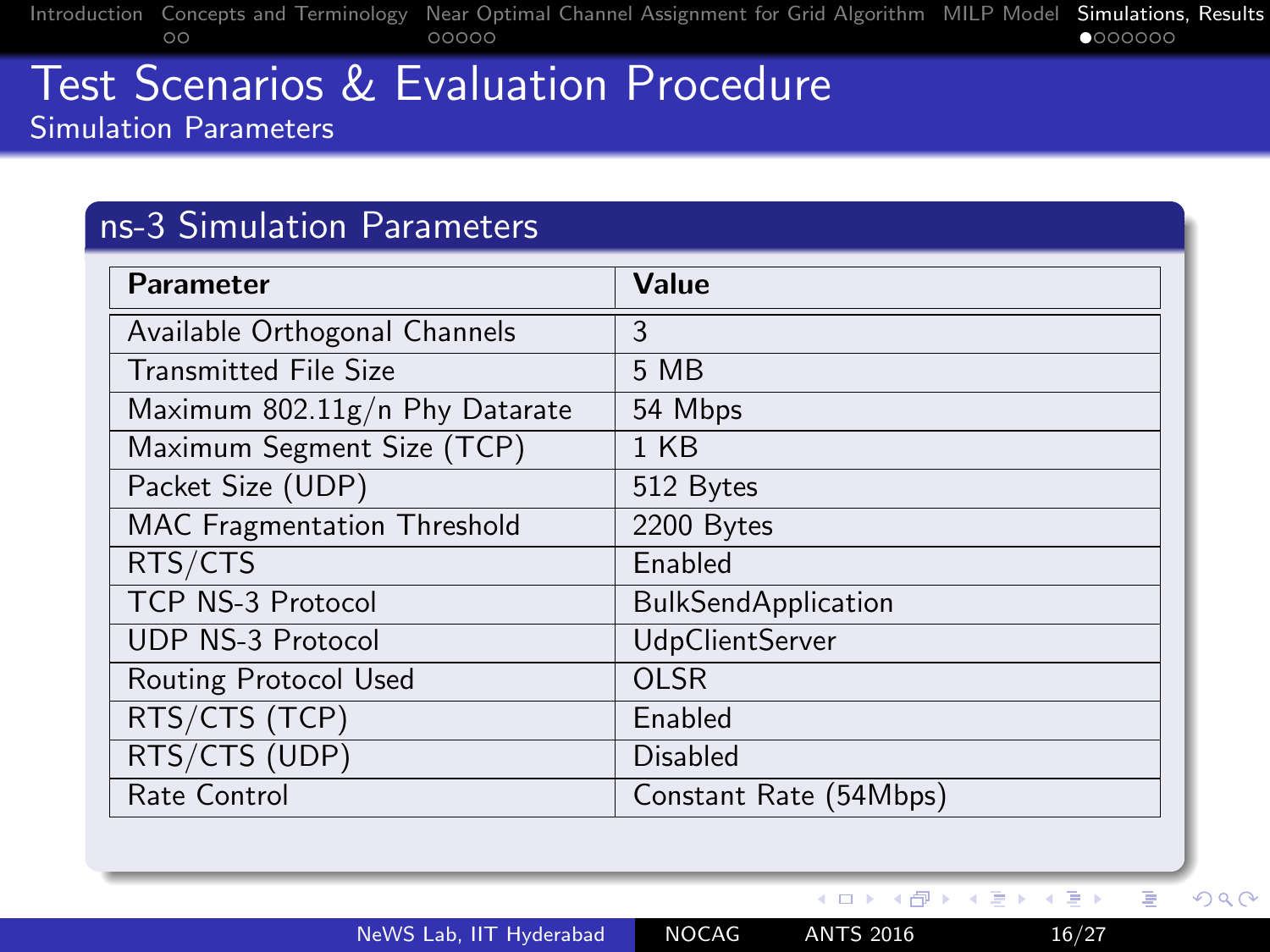# Theoretical Metrics

# Cumulative X-Link-Set Weight  $(CXLS_{wt})[2]$

- Considers statistical characteristics and spatial proximity of links for interference estimation.
- Computed by finding all the X-links present in the topology and assigning them a weight based on the CA .
- $\bullet$   $CXLS_{wt}$  is the sum of weights of all the X-links.

#### Channel Fairness Analysis

- It is a good idea to use all the available channels evenly.
- For this statistical evenness of the channels is calculated.
- Simply the number of links which communicate on a particular channel should almost be the same for all the channels.

- ← 何 ▶ → ( ヨ ▶ → ( ヨ ▶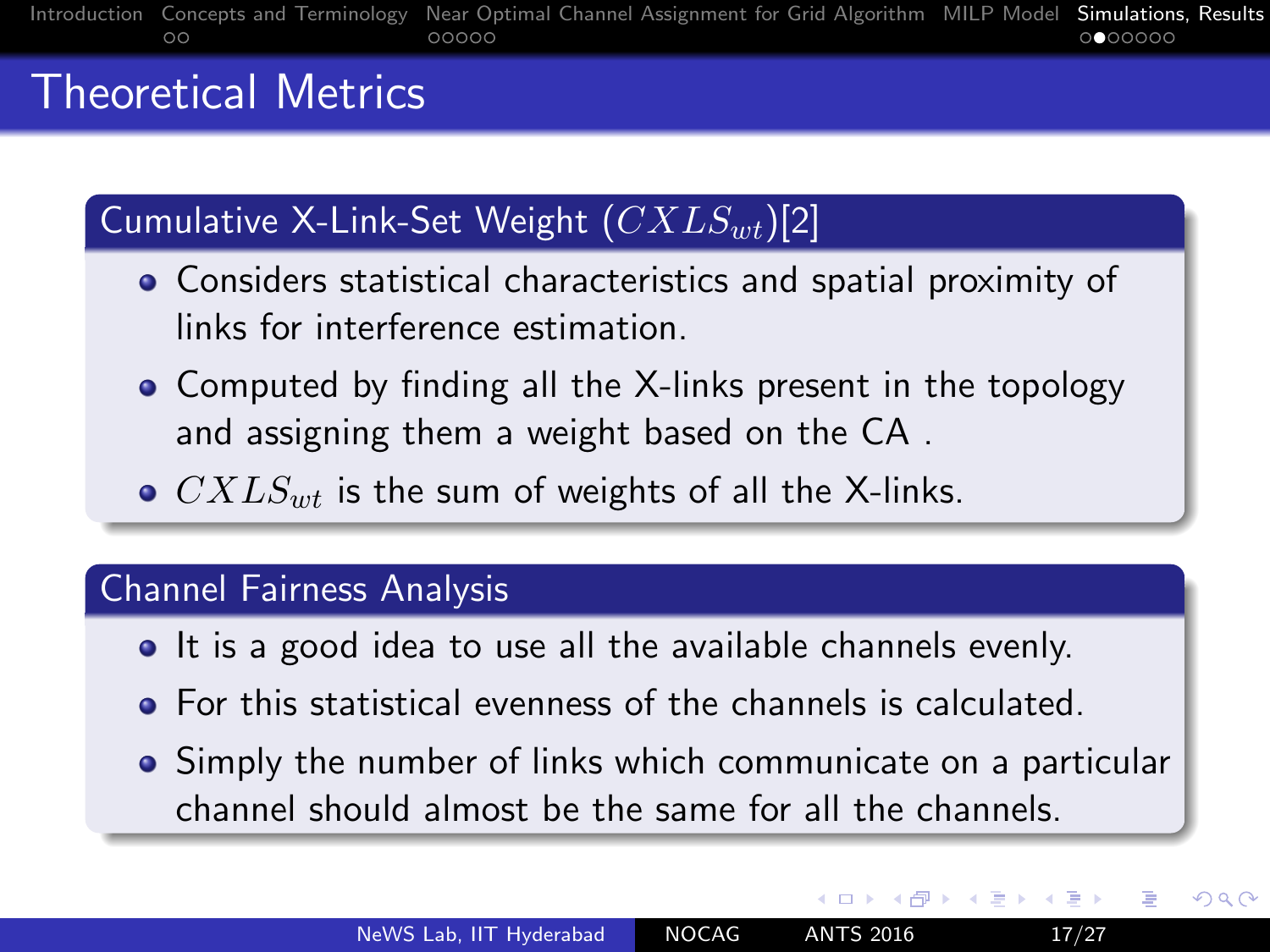|    | Introduction Concepts and Terminology Near Optimal Channel Assignment for Grid Algorithm MILP Model Simulations, Results |         |
|----|--------------------------------------------------------------------------------------------------------------------------|---------|
| ററ | 00000                                                                                                                    | 0000000 |

# $CXLS_{wt}$  Metric

| Grid / CA  | <b>NOCAG</b> | <b>BF</b> | EIZM[10] | CCA[3] |
|------------|--------------|-----------|----------|--------|
| 3x3        | 14           | 15        |          | 8.5    |
| 4x4        | 34           | 36        | 28.5     | 15     |
| 5x5        | 62           | 68        | 50.5     | 33     |
| 6x6        | 98           | 107       | 67.5     | 60.5   |
| $7\times7$ | 142          | 151       | 96       | 83     |

■ 1  $2990$ 

メロメ メ部メ メミメ メミメ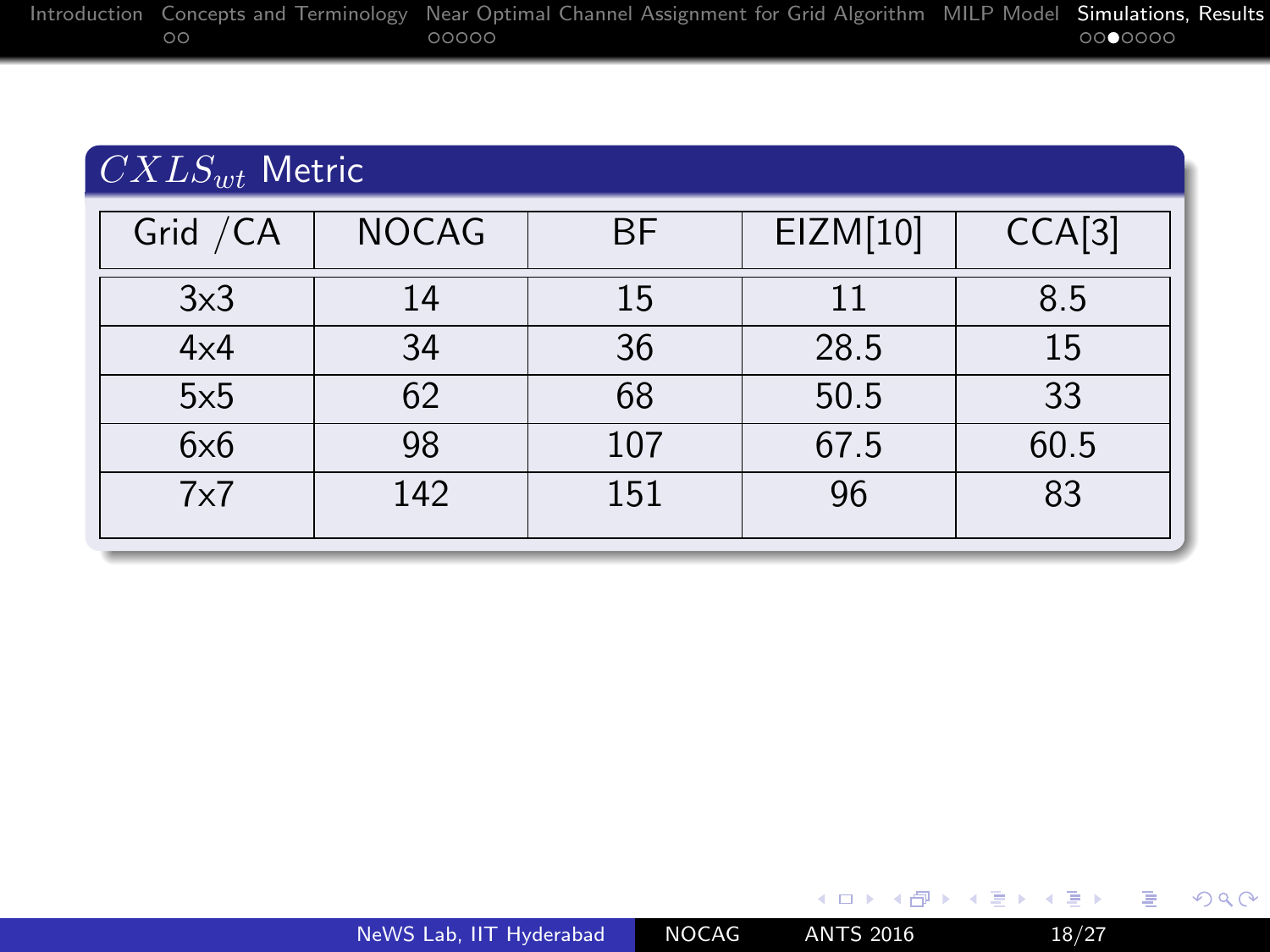### Channel Fairness Analysis

| Grid/CA    | <b>NOCAG</b> | <b>BF</b> | <b>EIZM</b> | CCA      |
|------------|--------------|-----------|-------------|----------|
| 3x3        | 06:06:06     | 06:06:06  | 07:05:06    | 08:01:09 |
| $4\times4$ | 09:11:12     | 11:11:10  | 11:09:12    | 16:08:08 |
| 5x5        | 15:17:18     | 16:17:17  | 16:15:19    | 25:07:18 |
| 6x6        | 22:24:26     | 24:24:24  | 21:21:30    | 36:12:24 |
| 7x7        | 31:33:35     | 33:33:32  | 32:28:38    | 47:13:38 |

目

 $299$ 

イロト イ部 トメ 君 トメ 君 ト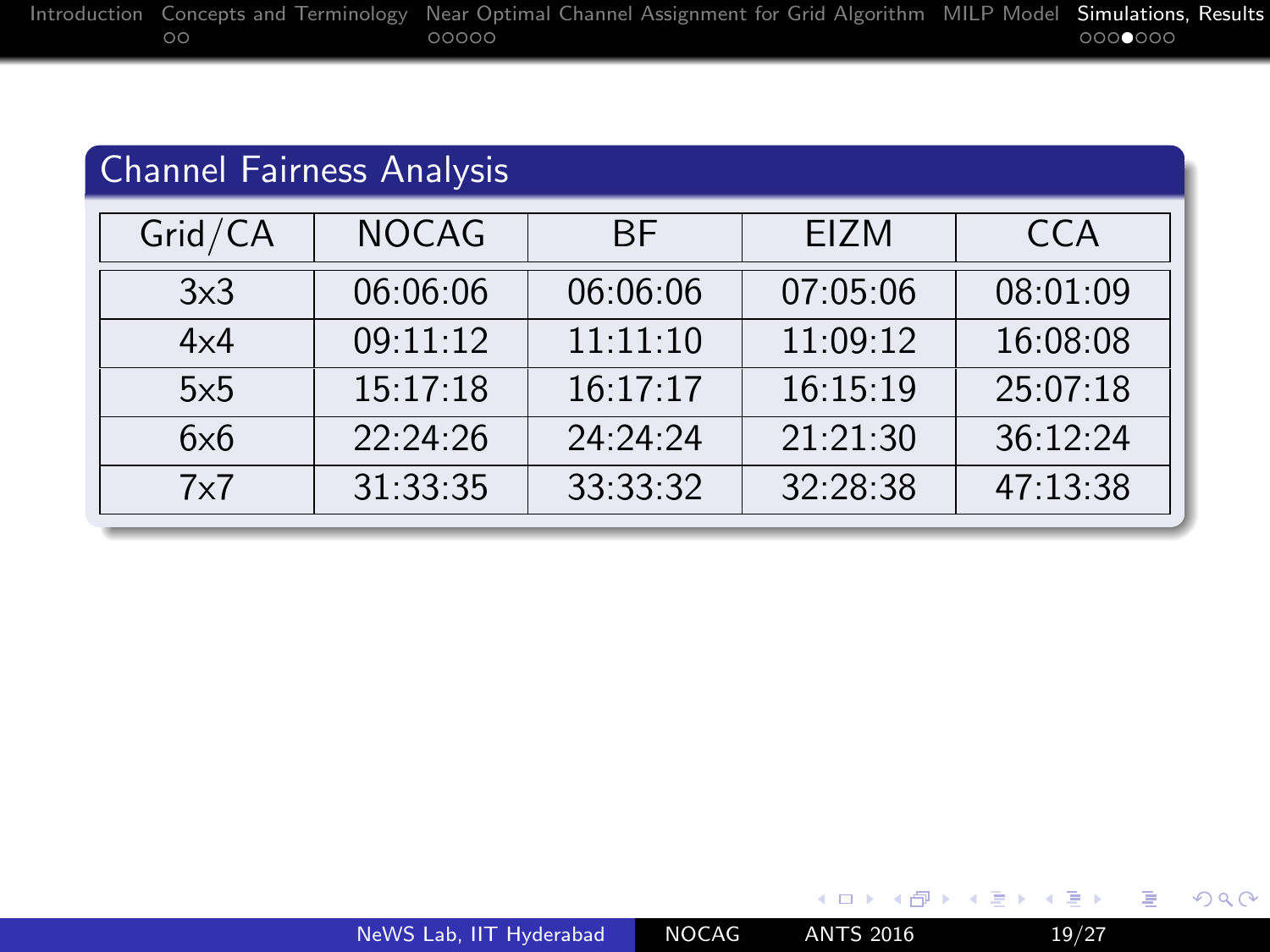#### Test scenario

- We develop a test scenario that includes each and every node for data transmission in the WMN.
- Consider a  $n \times n$  grid, we establish  $2n$  concurrent flows,  $n$ vertical flows and  $n$  horizontal flows.
- Setup ensures that the nodes are exhaustively involved in data transmission ideal to assess the performance of the CA.



4日 8

 $200$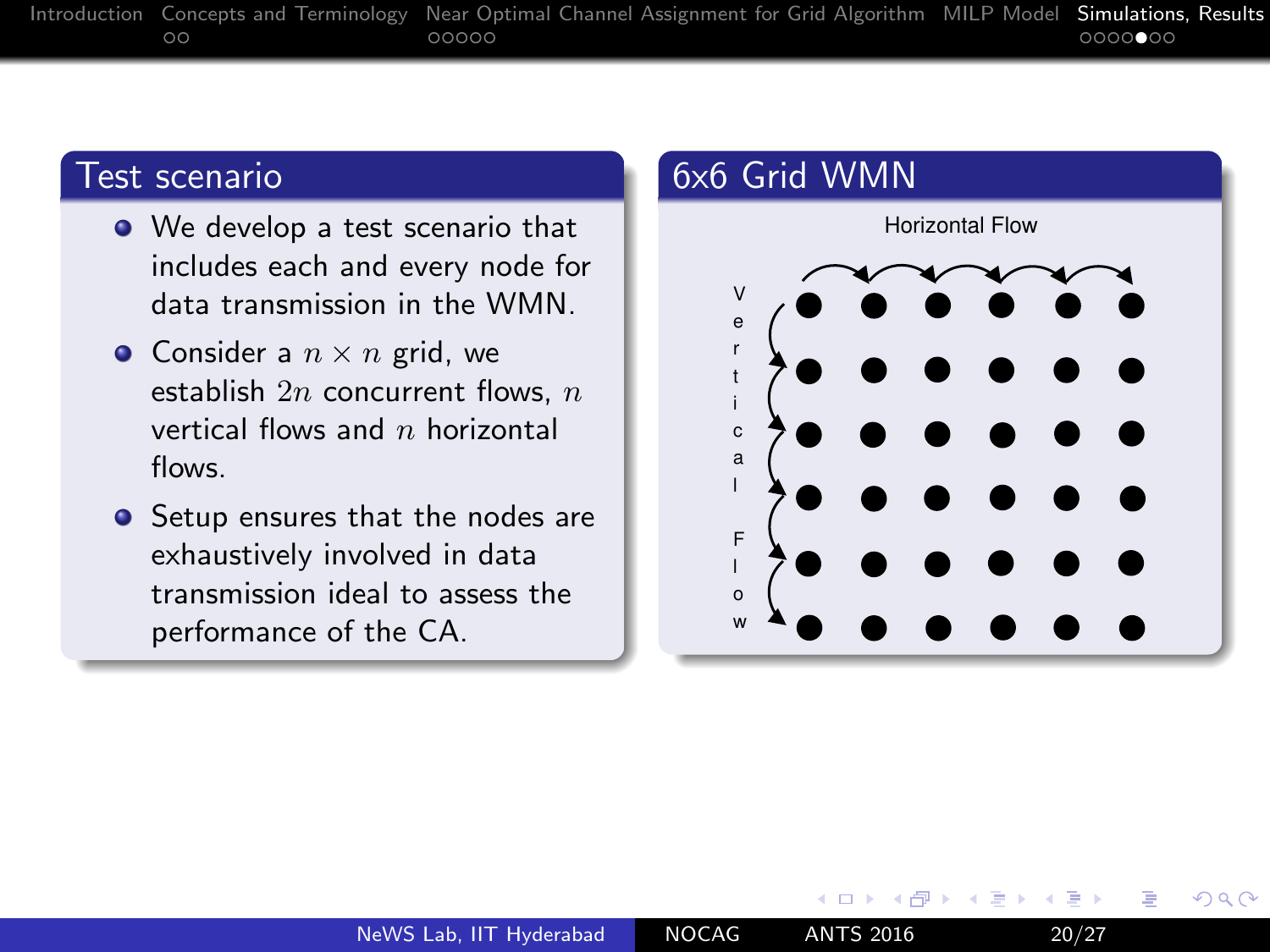# Experimental Results

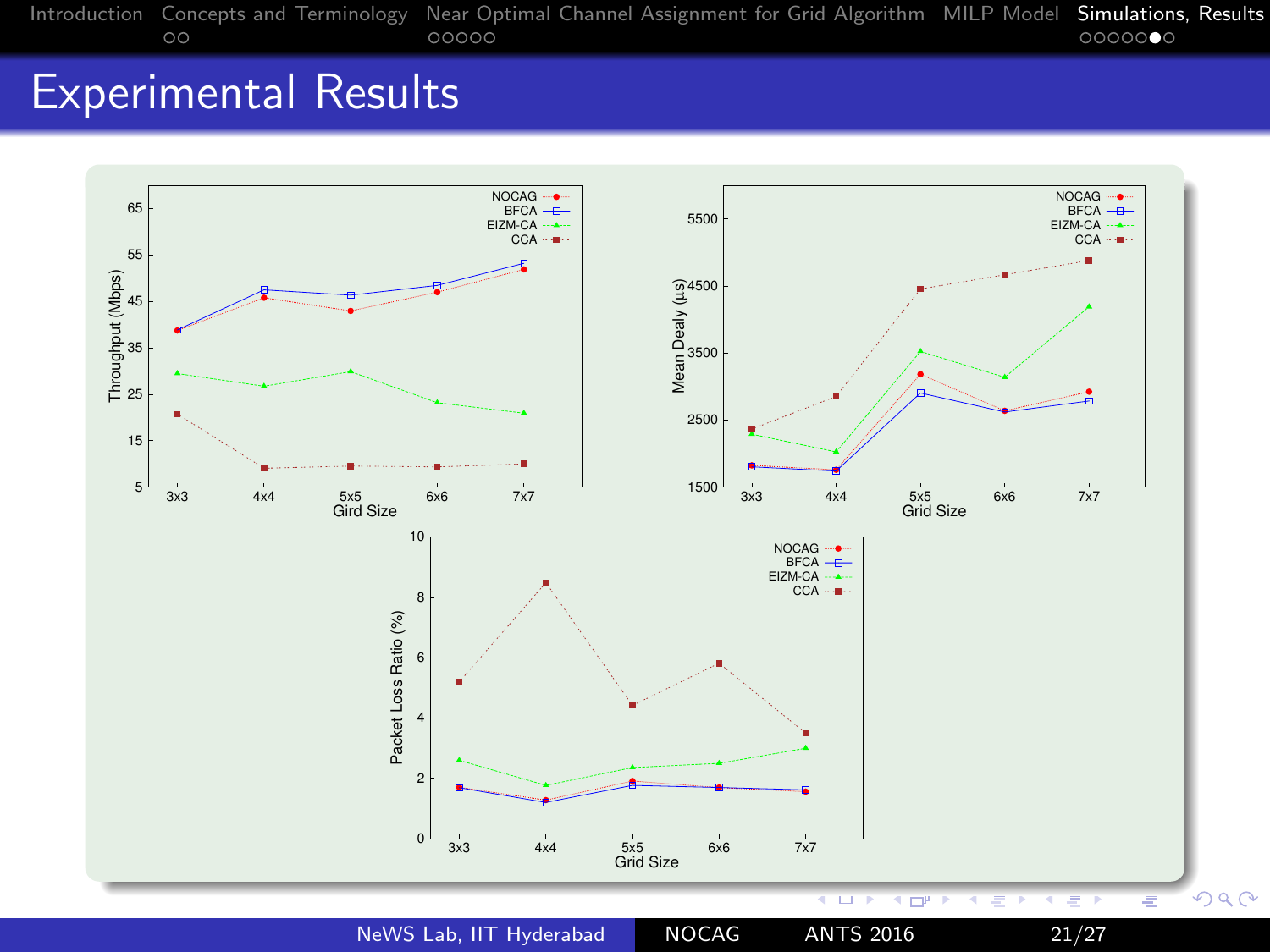### Throughput in Mbps

| MILP Max. | BF Exp. | <b>NOCAG</b> |  |
|-----------|---------|--------------|--|
| Value     | Value   | Exp. Value   |  |
| 54.6      | 38.87   | 38.74        |  |
| 72.8      | 47.50   | 45.80        |  |
| 91        | 46.36   | 42.97        |  |
| 109.2     | 48.46   | 47.00        |  |
| 127.4     | 53.21   | 51.90        |  |
|           |         |              |  |

重

 $299$ 

イロメ イ部メ イミメ イモメ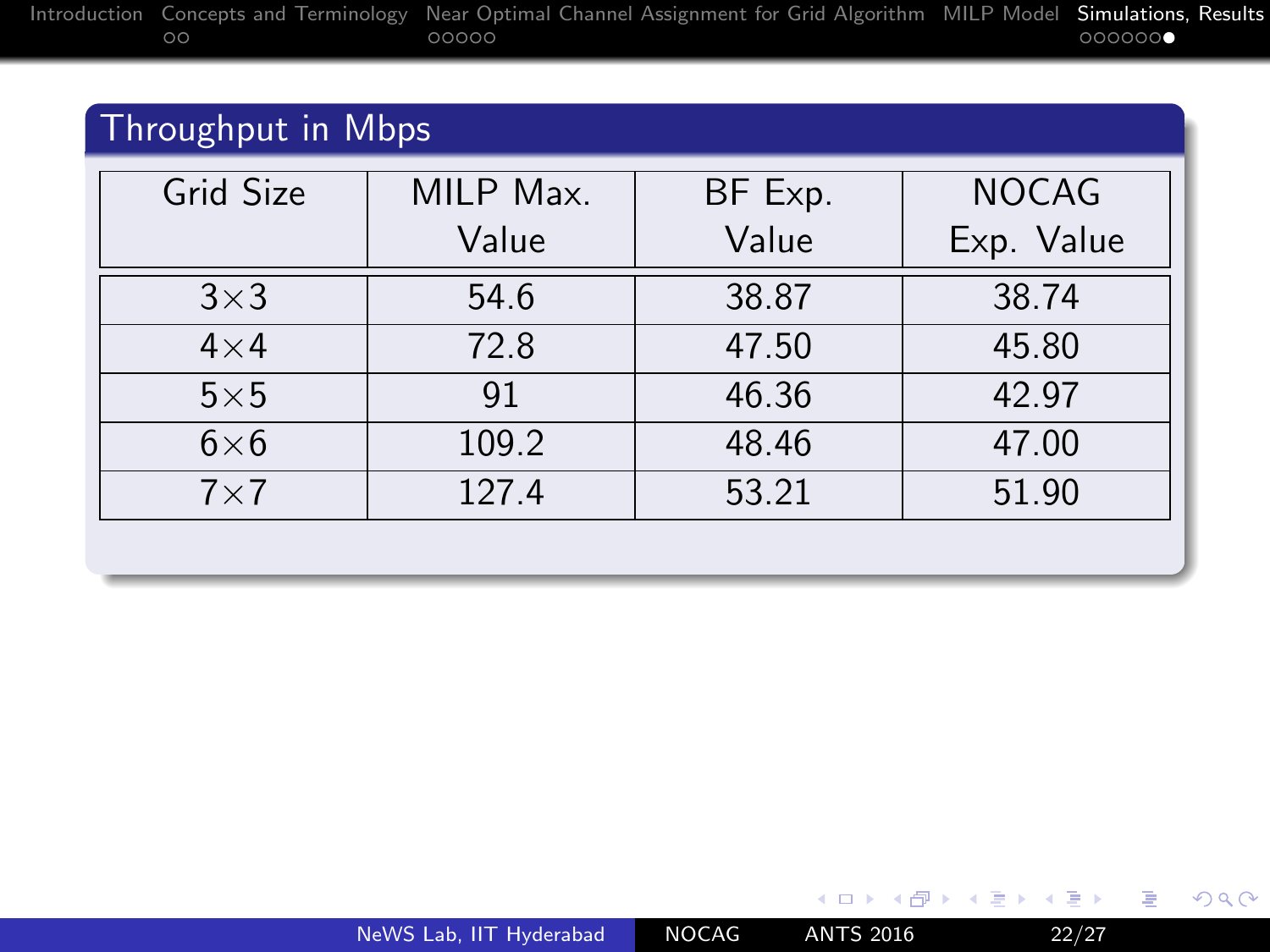

# **Conclusions**

- Computational overhead is linear in terms of the number of nodes in the network.
- A very high performance hike is observed and is very close to the brute force CAs and much better than existing CAs.
- Channel Fairness is better than compared to existing CAs and is very close to BFCA.
- <span id="page-23-0"></span>• Algorithm is intelligent and is easy to implement.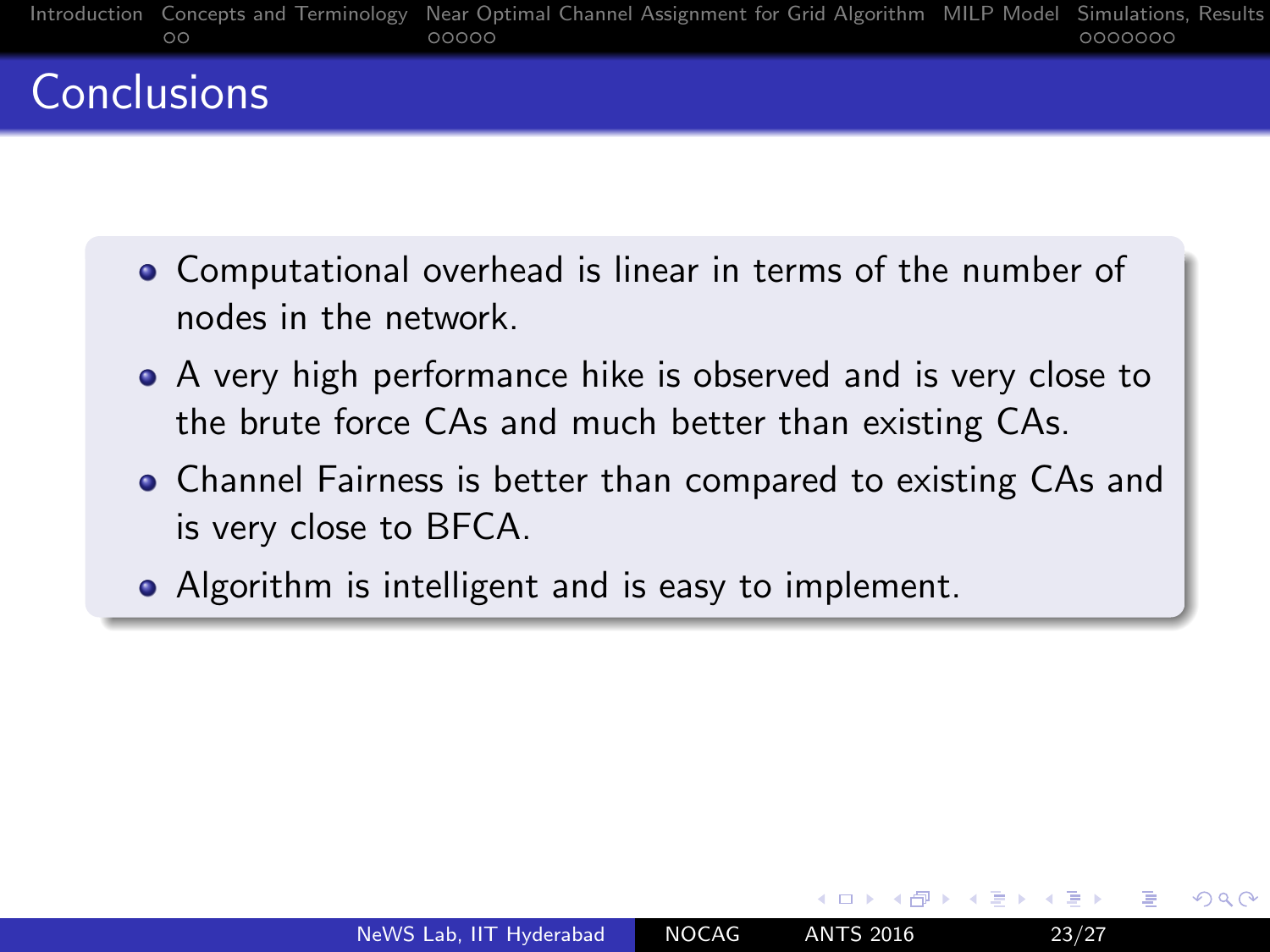[Introduction](#page-1-0) [Concepts and Terminology](#page-3-0) [Near Optimal Channel Assignment for Grid Algorithm](#page-5-0) [MILP Model](#page-12-0) Simulations, Results<br>0000000 000000  $\circ$ 

# References I

- [1] Sridhar, Srikrishna and Guo, Jun and Jha, Sanjay. Channel assignment in multi-radio wireless mesh networks: a graph-theoretic approach. IEEE COMSNETS 2009.
- [2] Srikant Manas Kala, Ranadheer Musham, M Pavan Kumar Reddy, and Bheemarjuna Reddy Tamma. Reliable prediction of channel assignment performance in wireless mesh networks, IEEE ICACCI 2015.
- [3] Raniwala, Ashish and Gopalan, Kartik and Chiueh, Tzi-cker Centralized channel assignment and routing algorithms for multi-channel wireless mesh networks, ACM SIGMOBILE 2004
- [4] Ramachandran, Krishna N and Belding-Royer, Elizabeth M and Almeroth, Kevin C and Buddhikot, Milind M Interference-Aware Channel Assignment in Multi-Radio Wireless Mesh Networks., INFOCOM 2006
- [5] Henderson, Thomas R and Lacage, Mathieu and Riley, George F and Dowell, C and Kopena, J Network simulations with the ns-3 simulator, SIGCOMM 2008
- [6] Ahlswede, Rudolf and Cai, Ning and Li, Shuo-Yen Robert and Yeung, Raymond W Network information flow, Information Theory, IEEE Transactions 2006

э

つくへ

 $\mathcal{A} \xrightarrow{\sim} \mathcal{B} \rightarrow \mathcal{A} \xrightarrow{\sim} \mathcal{B} \rightarrow$ 

**K ロ ▶ K 何 ▶**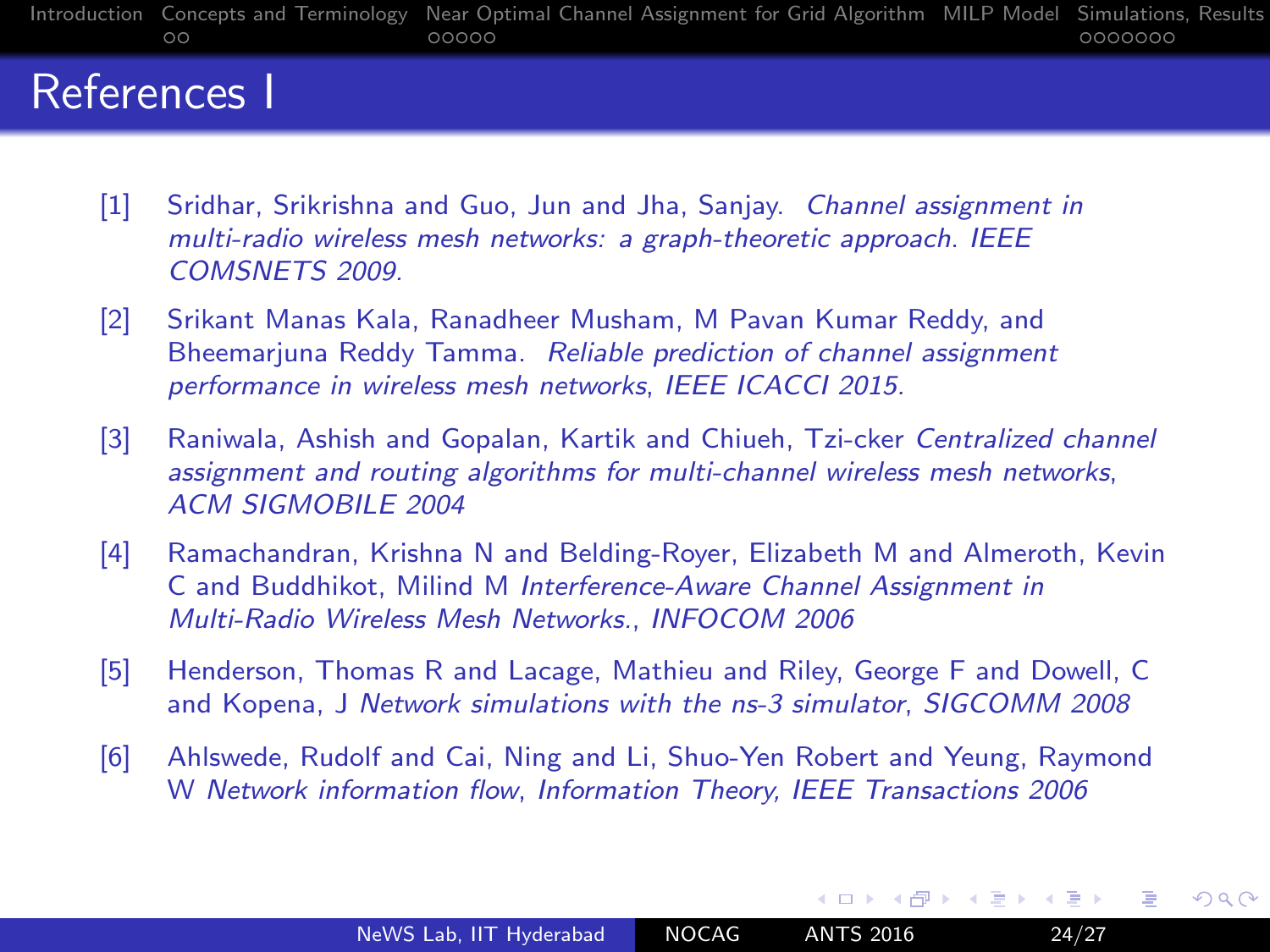[Introduction](#page-1-0) [Concepts and Terminology](#page-3-0) [Near Optimal Channel Assignment for Grid Algorithm](#page-5-0) [MILP Model](#page-12-0) Simulations, Results<br>0000000 000000  $\circ$ 

# References II

- [7] Robinson, Joshua and Knightly, Edward W A performance study of deployment factors in wireless mesh networks, IEEE INFOCOM 2007
- [8] Capone, Antonio and Carello, Giuliana and Filippini, Ilario and Gualandi, Stefano and Malucelli, Federico Routing, scheduling and channel assignment in wireless mesh networks: optimization models and algorithms, Elsevier 2010.
- [9] S. M. Kala, M. Reddy, R. Musham, and B. Tamma, Interference mitigation in wireless mesh networks through radio co-location aware conflict graphs , Wireless Networks, pp. 124, 2015.
- [10] S. M. Kala, R. Musham, M. Reddy, and B. Reddy, Radio co-location aware channel assignments for interference mitigation in wireless mesh networks. IEEE ICACCI 2015.

 $200$ 

(Birth)

**←ロ ▶ ← ← 冊 ▶**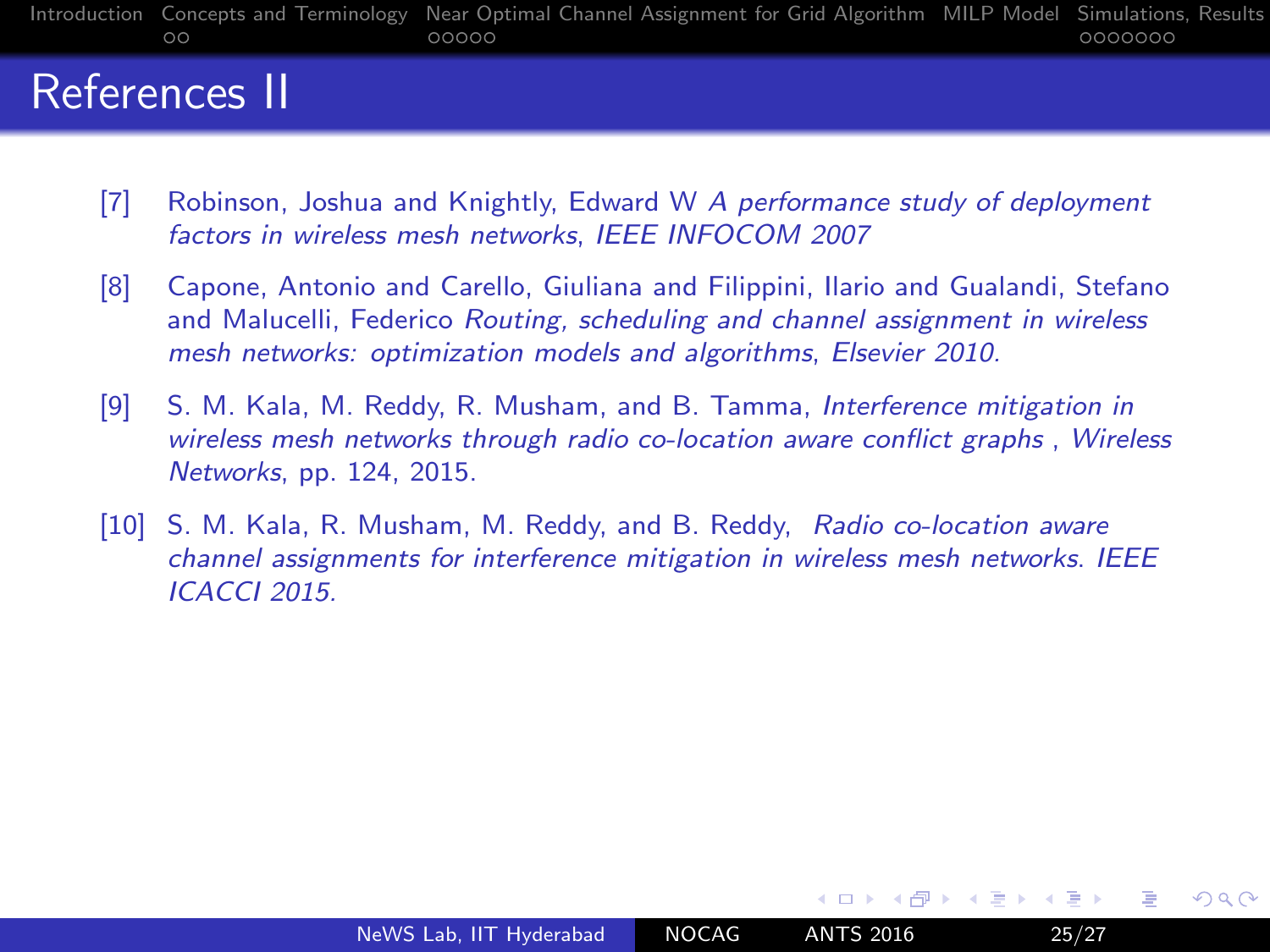[Introduction](#page-1-0) [Concepts and Terminology](#page-3-0) [Near Optimal Channel Assignment for Grid Algorithm](#page-5-0) [MILP Model](#page-12-0) Simulations, Results<br>0000000

# Thank You

[NeWS Lab, IIT Hyderabad](#page-0-0) NOCAG ANTS 2016 26/27

目

 $299$ 

→ イ団 メ イ ヨ メ イ ヨ メ

4 0 8